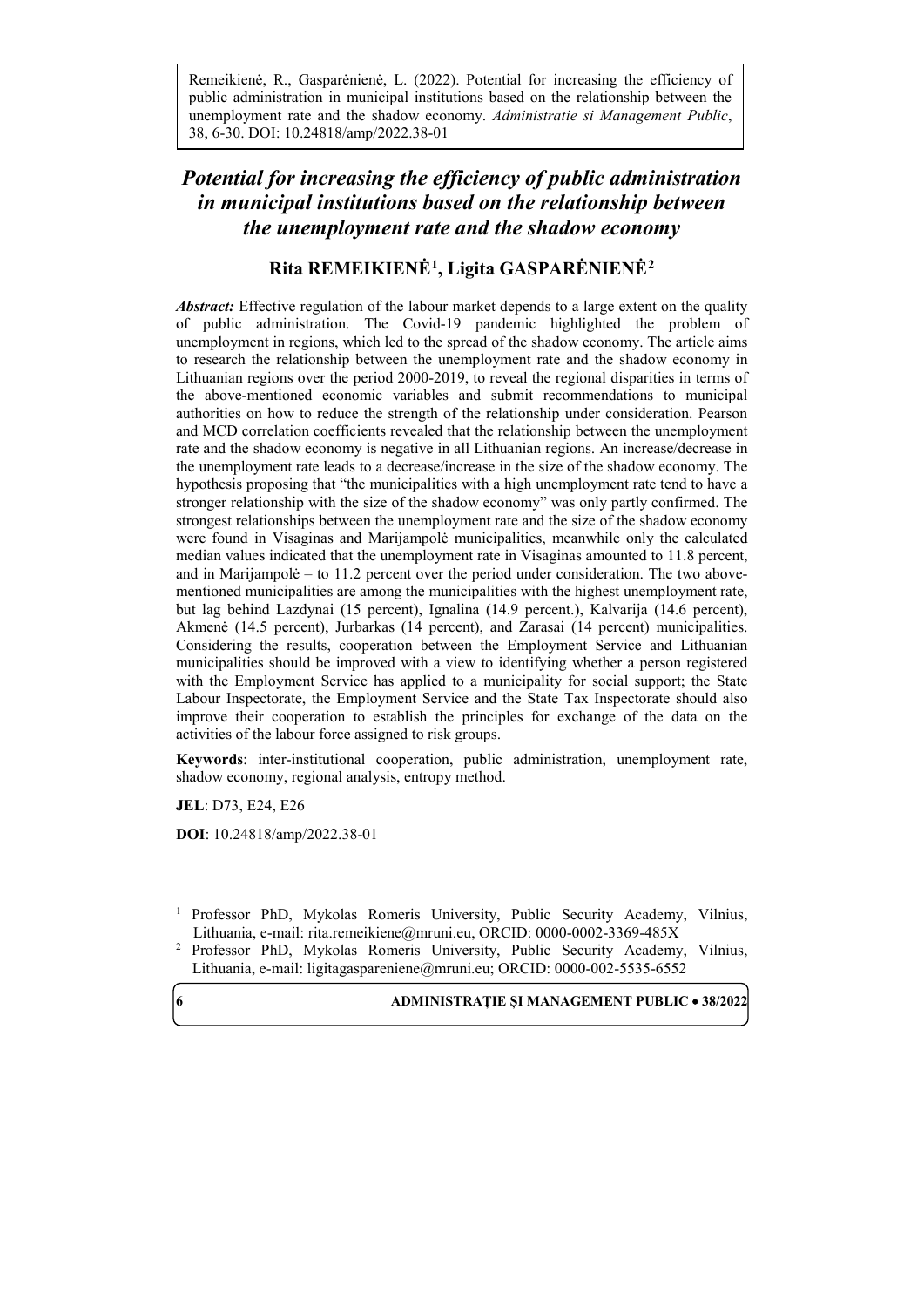### **Introduction**

The European Commission calls on the member states to take action to address the problems of unemployment, skill shortages and inadequate social policies by making full use of the EU funding. The member states should, in particular, support job creation schemes, facilitate the population's transition from unemployment to employment, and strengthen economic and social resilience (Haseeb et al., 2019). The EU governments are under constant pressure to improve the performance of their public sector while curbing expenditure growth (Androniceanu & Georgescu, 2022; Androniceanu et al., 2022; Ciobanu & Androniceanu, 2018). Not only unemployment and a prospering shadow economy are forcing public authorities to take greater account of employment problems in the labour market; the COVID-19 pandemic has been further raising the number of the unemployed in regions administered by municipalities (Androniceanu & Marton, 2021). In the event of crises and emergencies, the current system of public administration fails to effectively regulate the labour market flows and ensure full employment, which is why it is necessary to find innovative solutions aimed at regulating the labour market through the relationship between the unemployment rate and the shadow economy.

Sometimes the phenomenon of the shadow economy tends to be viewed too simplistically  $-$  it is just considered to be caused by a lack of tight control by the authorities. The actual size of the shadow economy, however, depends on a variety of factors, such as economic and social situation, tax burden, labour market regulation, labour taxation, the efficiency of the public sector, the pursuit of social welfare, the unemployment rate, and many others (Barkauskaitė, 2014).

Rising unemployment rates force an increasing share of the labour force to search for a job in the informal sector. Nevertheless, extremely high unemployment rates may limit employment opportunities even in the informal sector. Previous scientific studies provide quite controversial results on the relationship between the unemployment rate and the shadow economy. On one hand, some studies record higher scopes of the shadow economy as a percentage of GDP under high unemployment rates (Dell'Anno, Solomon, 2008; Alexandru et al., 2010; Mauleon, Sarda, 2016, etc.); on the other hand, an increase in the number of the unemployed could even coincide with decreasing size of the shadow economy (Giles, Tedds, 2002). In addition, since the shadow economy is a highly complex phenomenon, its dynamics can be explained not merely by the unemployment rate, but by labour opportunities in general as well as the overall situation in the labour market (Schneider, 2012). Hence, the relationship between the unemployment rate and the shadow economy still calls for deeper scientific consideration.

Thus far, the relationship between the unemployment rate and the shadow economy has been mainly analyzed at a national (Giles, Tedds (2002) – Canada; Dell'Anno, Solomon (2008) – the USA; Dobre, Alexandru (2009) – Spain; Alexandru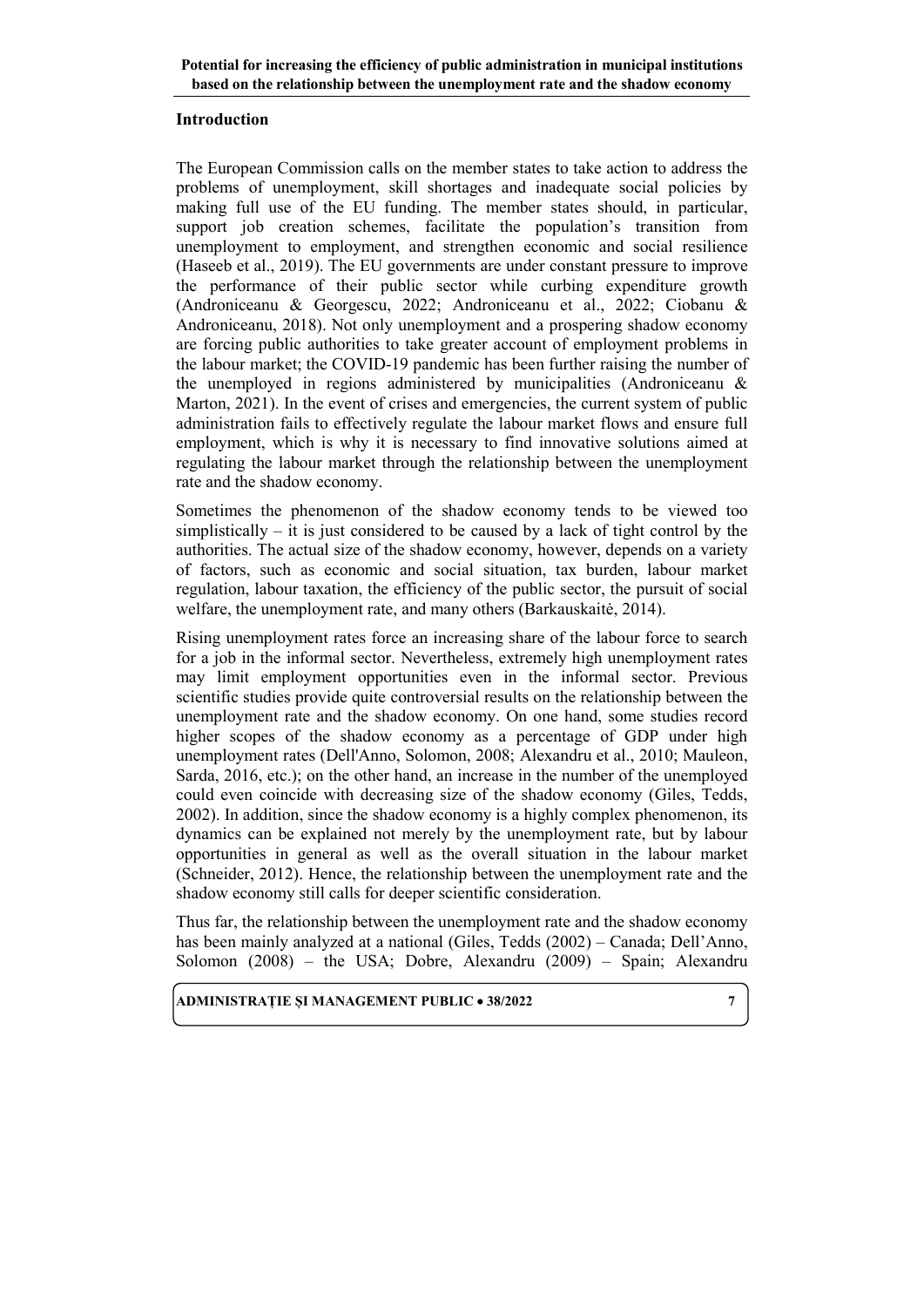(Davidescu) (2012) – Romania, etc.) or broad regional level (Bajada, Schneider (2009) – OECD countries; Schneider (2012) – OECD countries; Mauleon, Sarda (2016) – EU countries; Sahnoun, Abdennadher (2019) – developed and developing countries, etc.), but the studies addressing the situation in regions within a single country are scarce. *The main purpose* of this article is to model the relationship between the unemployment rate and the shadow economy in Lithuanian regions and submit recommendations to municipal authorities on how to reduce the strength of the relationship under consideration. For fulfilment of the defined purpose, the following *objectives* were set: 1) to review previous scientific findings on the relationship between unemployment and the shadow economy; 2) to select and substantiate the methodology of the research; 3) to model the relationship between the unemployment rate and the shadow economy in Lithuanian regions. *The methods* of the research include comparative and systematic literature analysis, correlation analysis (the Pearson and MCD correlation coefficients), expert evaluation, and entropy method.

### **1. The relationship between unemployment and the shadow economy: theoretical background**

As it was noted by Bajada and Schneider (2009), the unemployment rate tends to move in the opposite direction to the contraction in aggregate economic activity. During the periods of an economic contraction, the output is declining, businesses are downsizing, and some are even going bankrupt, which leads to a rise in the unemployment rate. Although the unemployed are paid welfare benefits, their real income falls sharply, which may push the unemployed workforce to start working informally in the sector of the shadow economy (Bental et al., 2012).

On the other hand, the participation of economic agents in the shadow economy is not determined only by the growing unemployment rate. Labour force operating in the legitimate economy can as well conduct shadow activities. In the latter case, shadow activities can be selected as additional work by full-time employees or a second job by part-time employees (Bajada, Schneider, 2009), i.e. hired labour force can become the hired black labour working for regular firms (Bental et al., 2012). This also applies to the self-employed (car repair, plumbing, child care, crafts, etc.) (Reimer, 2000; Edgkomb, Thetford, 2004, etc.), i.e. the self-employed can become suppliers in the shadow economy. In other words, even under conditions of the growing legitimate economy, both the hired and the selfemployed can decide to provide themselves with temporary or permanent jobs, work part-time or full-time, and thus earn fully or partially unregistered income (Weng, 2015). What is more, the reasons for shadow activities may not be related merely to unemployment, but to the excessive tax burden (Williams, Schneider, 2013; Stankevičius, Vasiliauskaitė, 2014; Vousinas, 2017, etc.), overly complex formalization of activities and compliance costs (Williams, Schneider, 2013; Arsic et al., 2015, etc.), inefficient public sector (Vinnychuk, Ziukov, 2013; Gasparėnienė et al., 2016, etc.) and many other factors. The youth employment rate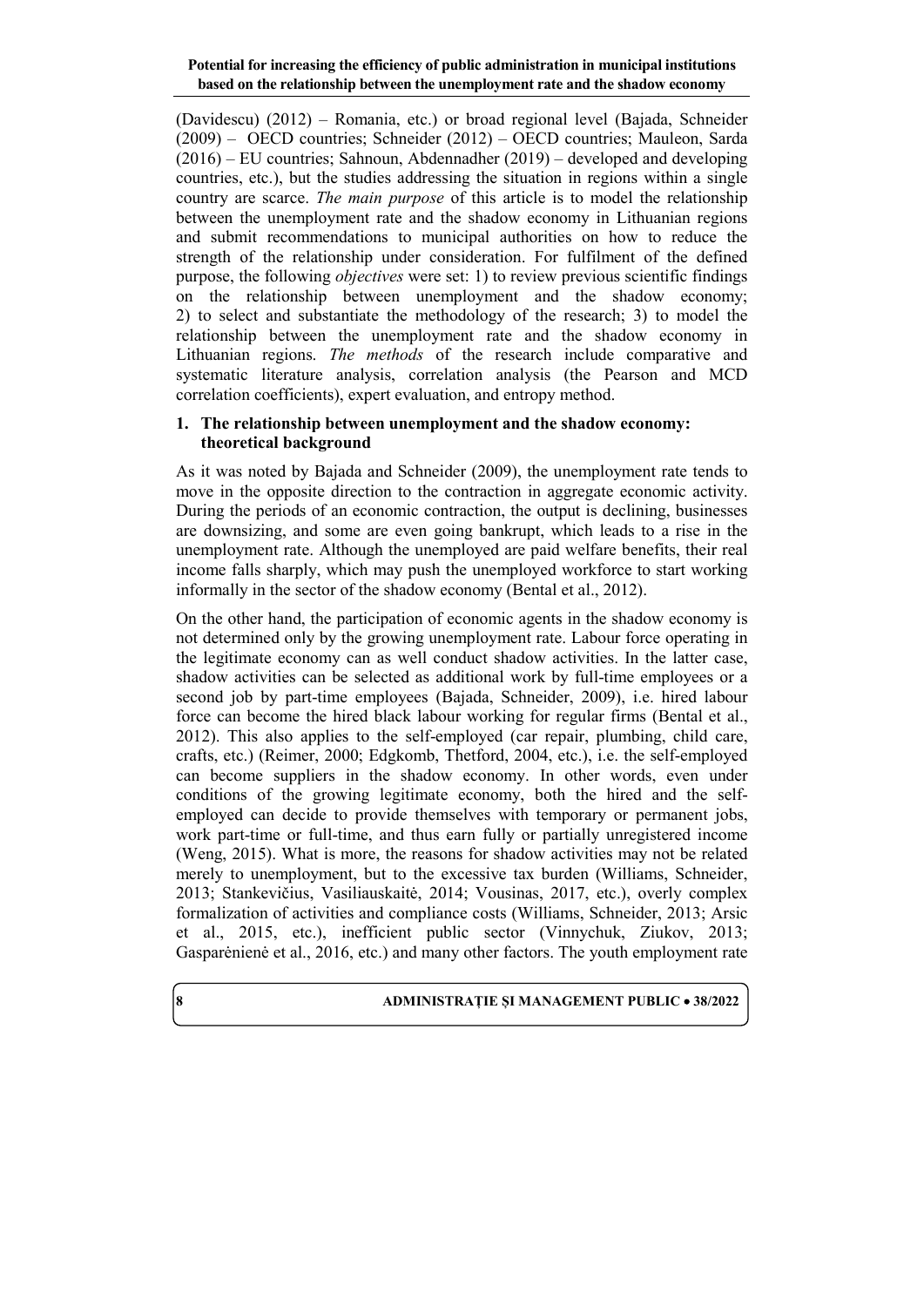may also stay high even under the high levels of aggregate economic activity since it might be caused by insufficient skills rather than the economy's growth rate (Axelrad et al., 2018).

Thus, since the determinants of agents' participation in the shadow economy are heterogeneous, the relationship between the unemployment rate and the shadow economy is ambiguous (Tanzi, 1999; Bajada, Schneider, 2009). Some previous research on the relationship between these two phenomena is reviewed in Table 1.

| Author(s), year                              | <b>Research</b><br>method(s)                                                    | <b>Countries and</b><br>periods                                   | <b>Findings</b>                                                                                                                                                                           |
|----------------------------------------------|---------------------------------------------------------------------------------|-------------------------------------------------------------------|-------------------------------------------------------------------------------------------------------------------------------------------------------------------------------------------|
| Lithuanian Free<br>Market Institute,<br>2016 | Statistical data<br>analysis,<br>analytical insights                            | Lithuania and<br>EU, 2008-2013                                    | Rather than the<br>unemployment rate, the<br>population's income rate and<br>labour taxation are key<br>determinants of the shadow<br>economy                                             |
| Sahnoun,<br>Abdennadher,<br>2019             | A simultaneous-<br>equation panel<br>data model                                 | 38 developing<br>and $40$<br>developed<br>countries,<br>2000-2015 | The relationship is<br>unidirectional negative in<br>developing countries, but<br>bidirectional negative in<br>developed economies                                                        |
| Alexandru<br>(Davidescu),<br>2012            | VECM models,<br>ARDL<br>cointegration                                           | Romania,<br>2000-2010                                             | The relationship is negative<br>in the short run, but positive<br>and unidirectional in the long<br>run                                                                                   |
| Dobre,<br>Alexandru, 2009                    | The structural<br>equation model<br>(SEM)                                       | Spain,<br>1970-2007                                               | The relationship between the<br>shadow economy and the<br>unemployment rate is<br>positive                                                                                                |
| Alexandru et al.,<br>2010                    | Johansen and<br>Granger<br>approaches for<br>cointegration, the<br><b>MIMIC</b> | USA, 1980-2009                                                    | The relationship is strong and<br>unidirectional in the long run                                                                                                                          |
| Bajada,<br>Schneider, 2009                   | The MIMIC                                                                       | 12 OECD<br>countries,<br>1991-2005                                | Due to the substitution effect,<br>changes in unemployment<br>rate, whether positive or<br>negative, have a similar<br>impact on the changes in the<br>shadow economy in the short<br>run |
| Giles, Tedds,<br>2002                        | Two-way<br>Granger causality                                                    | Canada,<br>1976-1995                                              | The unemployment rate<br>negatively correlates with the<br>shadow economy; the<br>relationship between the                                                                                |

| Table 1. Review of some previous findings on the relationship between |  |  |  |  |  |
|-----------------------------------------------------------------------|--|--|--|--|--|
| the unemployment rate and the shadow economy.                         |  |  |  |  |  |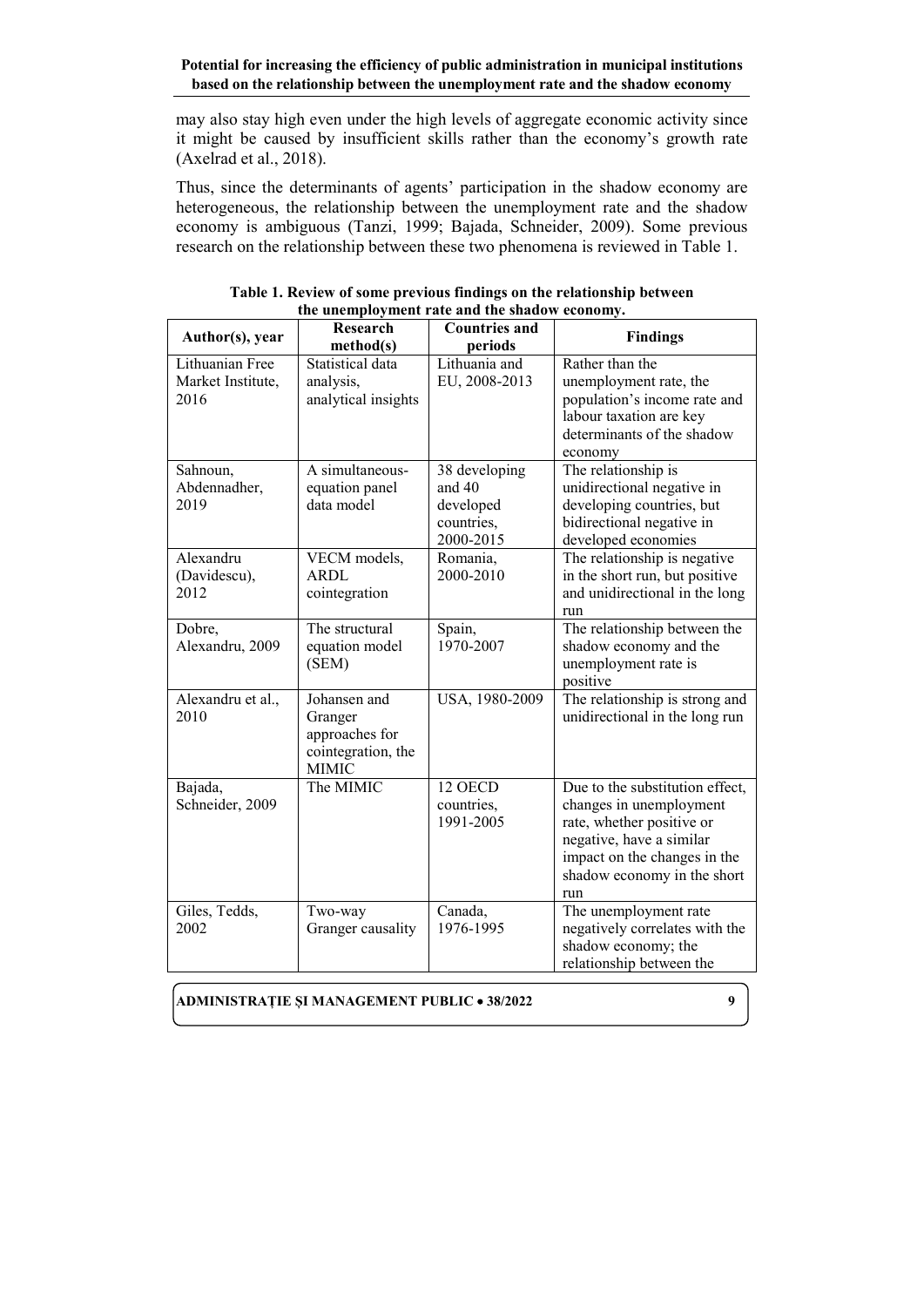| Author(s), year             | Research<br>method(s)                                                       | <b>Countries and</b><br>periods                      | <b>Findings</b>                                                                                                                                                           |
|-----------------------------|-----------------------------------------------------------------------------|------------------------------------------------------|---------------------------------------------------------------------------------------------------------------------------------------------------------------------------|
|                             |                                                                             |                                                      | variables is weak                                                                                                                                                         |
| Dell'Anno,<br>Solomon, 2008 | A simple<br>theoretical model,<br>the MIMIC, re-<br>examining<br>Okun's law | USA, 1970-2004                                       | The relationship between the<br>shadow economy and the<br>unemployment rate is<br>significant and positive                                                                |
| Schneider, 2012             | The MIMIC                                                                   | 21 highly<br>developed<br>OECD country,<br>1990-2007 | Labour opportunities and the<br>overall situation in the labour<br>market can better explain<br>fluctuations in the shadow<br>economy than the<br>unemployment rate alone |
| Kolm, Larsen,<br>2003       | A two-sector<br>general<br>equilibrium<br>model                             |                                                      | Rather than the reduction in<br>the unemployment rate, high<br>punishment fees for informal<br>activities contribute to the<br>reduction in the shadow<br>economy         |

The information in Table 1 indicates that the vast majority of previous studies on the relationship between the unemployment rate and the shadow economy confirm the existence of this relationship, but the findings concerning its direction and intensity may significantly vary (Bayar et al., 2020).

Mauleon and Sarda's (2016) study provides empirical evidence that the size of the shadow economy is a direct function of the tax and unemployment rates, which is particularly noticeable in the countries where unemployment rates are high (e.g. Greece, and Spain). The impact of the unemployment rate on the size of the shadow economy intensifies over post-recession periods (like over the post-2008 economic recession).

Sahnoun and Abdennadher (2019) state that the unemployment rate unidirectionally and negatively affects the size of the shadow economy in developing economies, while the relationship between the variables in developed economies is negative but bidirectional. The results also reveal that the relationship between the variables under consideration is sensitive to institutional quality, i.e. when institutional quality is high, the unemployment rate comparatively weakly affects the shadow economy, but when institutional quality is low, the effect is strong. The existence of the statistically significant negative relationship between the unemployment rate (both registered and ILO) in the short run was confirmed by Alexandru (Davidescu) (2012), but the author's findings at the same time propose that this relationship in the long run is positive and unidirectional. Similar results were obtained in Alexandru et al.'s (2010) research of the situation in the USA, where the existence of the relationship between the variables was confirmed, and a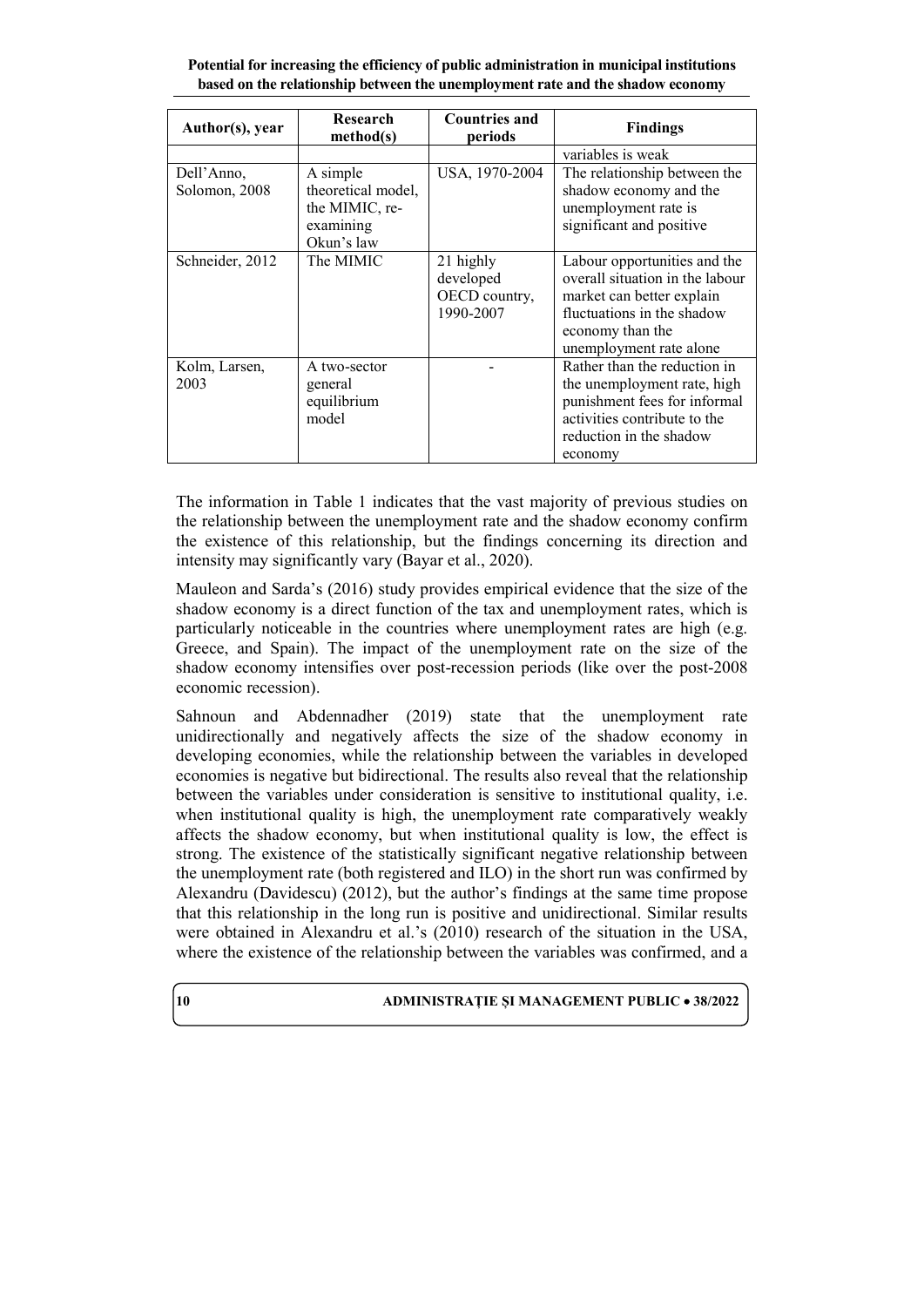unidirectional causality running from the unemployment rate to the shadow economy was identified. These findings are in line with Bajada and Schneider's (2009) results which propose that short-run fluctuations in the unemployment rate directly affect the short-run fluctuations in the shadow economy, though the possibility of the long-run effects the unemployment might have on the size of the shadow economy is not excluded.

Dell'Anno and Solomon (2008) link the positive relationship between unemployment and the shadow economy to excessive tax burden and overregulation, the two widely recognized key determinants of the informal economy (Schneider, 2012; Enste, 2018, etc.). The authors state that due to the negative impact of these two determinants, business companies have to bear higher employee hiring costs, which frequently leads to "envelope wages" and/or redundancies. The first case is a direct manifestation of the shadow economy, while the second case may reflect it indirectly if the redundant are fully or partly pushed to shadow activities (Schneider and Enste (2002) call the decision of economic agents to operate in the informal sector on account of the pressure of tax burden and overregulation the "exit option"). Apart from the impact of tax burden and state regulation, Schneider (2012) highlights the significant effects of public tax morale and argues that not merely the unemployment rate, but also labour opportunities as well as the overall situation in the labour market must be considered for assessing the fluctuations in the shadow economy. The need for an integrated approach to the labour market in terms of explaining the dynamics of the shadow economy can also be envisaged in Enste's (2003) study which reveals that the attempts to reduce the unemployment rate by shortening working hours are not effective because they lead to longer hours of work in the informal sector. The similar effects are obtained by invoking unreasonably early retirement.

It should be noted that some authors, for instance, Giles and Tedds (2002) find a negative correlation between the unemployment rate and the shadow economy and, in general, treat the relationship between the variables as weak because, according to them, in some cases an increase in the unemployment rate can coincide with a decrease in the shadow economy, but provided that the unemployed work in the informal sector, this situation can even promote the shadow economy's output. Based on the above-mentioned arguments, Giles and Tedds (2002) come to the conclusion that no net effects of the unemployment rate on the size of the shadow economy are statistically significant. Kolm and Larsen (2003) propose that rather than reduction in the unemployment rate, tight control, in particular higher fines for underground activities, may significantly contribute to reduction in the size of the shadow economy as well as real and official unemployment. This effect is possible because higher fines promote wage demands in the informal sector, but diminish those in the formal sector, which makes it profitable for businesses to leave the former and enter the latter.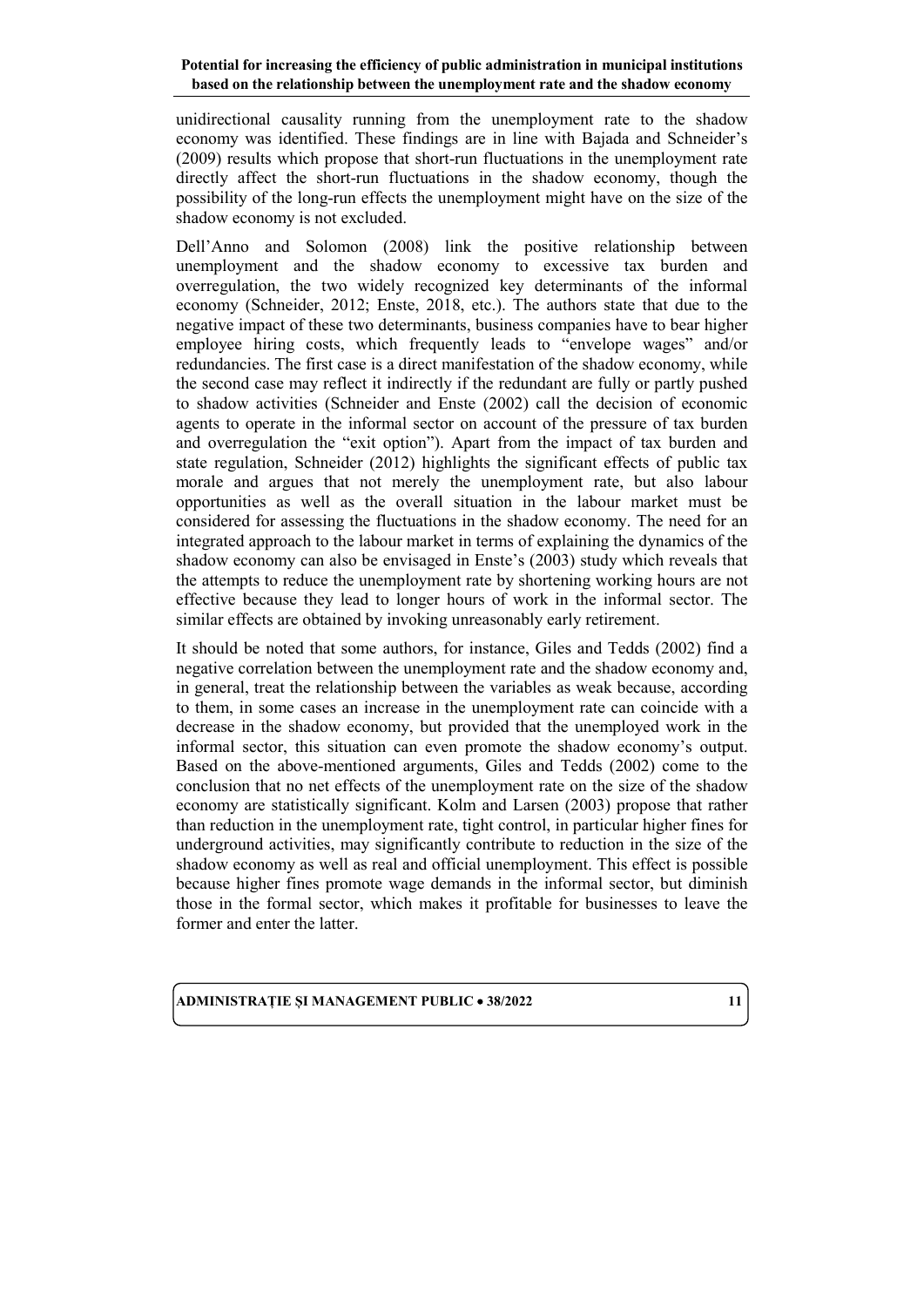On balance, vast majority of previous studies confirm the existence of at least a short-term relationship between the unemployment rate and the shadow economy, the intensity of which may depend on the level of national economic development and a phase of the economic cycle. Nevertheless, the results concerning the direction of this relationship and interaction between the variables under consideration are ambiguous. Since most studies focus on the analysis at a national or broad regional level, the research in the regions within a country is still appropriate. Economic theory does not give a clue to determine whether the expected sign of this variable is positive or negative; it has to be solved by the empirical analysis in each country (Dobre, Alexandru, 2009).

# **2. Research methodology**

The empirical research is aimed at investigating the relationship between the unemployment rate and the size of the shadow economy in Lithuanian municipalities over the period 2001-2019.

The research hypothesis is formulated as follows:

(H1): *the municipalities with a high unemployment rate have a stronger relationship with the size of the shadow economy.*

In the first stage of the empirical calculations (forthcoming article), the shadow economy was explained through the MIMIC model by using the data of 60 municipalities for the period between 2001 and 2019. The entire period under consideration was divided into such sub-periods as a pre-crisis sub-period (2001-2007), a crisis sub-period (2008-2010) and a post-crisis sub-period (2011-2019), which were examined in detail. At the end of this examination, immigration and employment were found to be the most important variables affecting the size of the shadow economy.

The relationship between the size of the shadow economy (as % of GDP) and the unemployment rate in each municipality was evaluated by employing correlation analysis. The correlation analysis was applied based on both the classical Pearson correlation matrix and the robust Minimum Covariance Determinant (MCD) correlation matrix. The MCD correlation matrix is a matrix that does not lose its ability to represent the data in the presence of outliers in the data set, and is resistant to the impact of outlying observations. The MCD correlation matrix is based on an algorithm that includes different weighting of outliers (Hubert and Debruyne, 2010).

The minimum covariance determinant (MCD) was proposed by Rousseeuw (1984) and afterward, an improved form of the algorithm was presented by Rousseeuw and Van Driessen (1999). It is widely used to detect outlying observations in the dataset. This estimator aims to find *h* observations (out of *n*) whose covariance

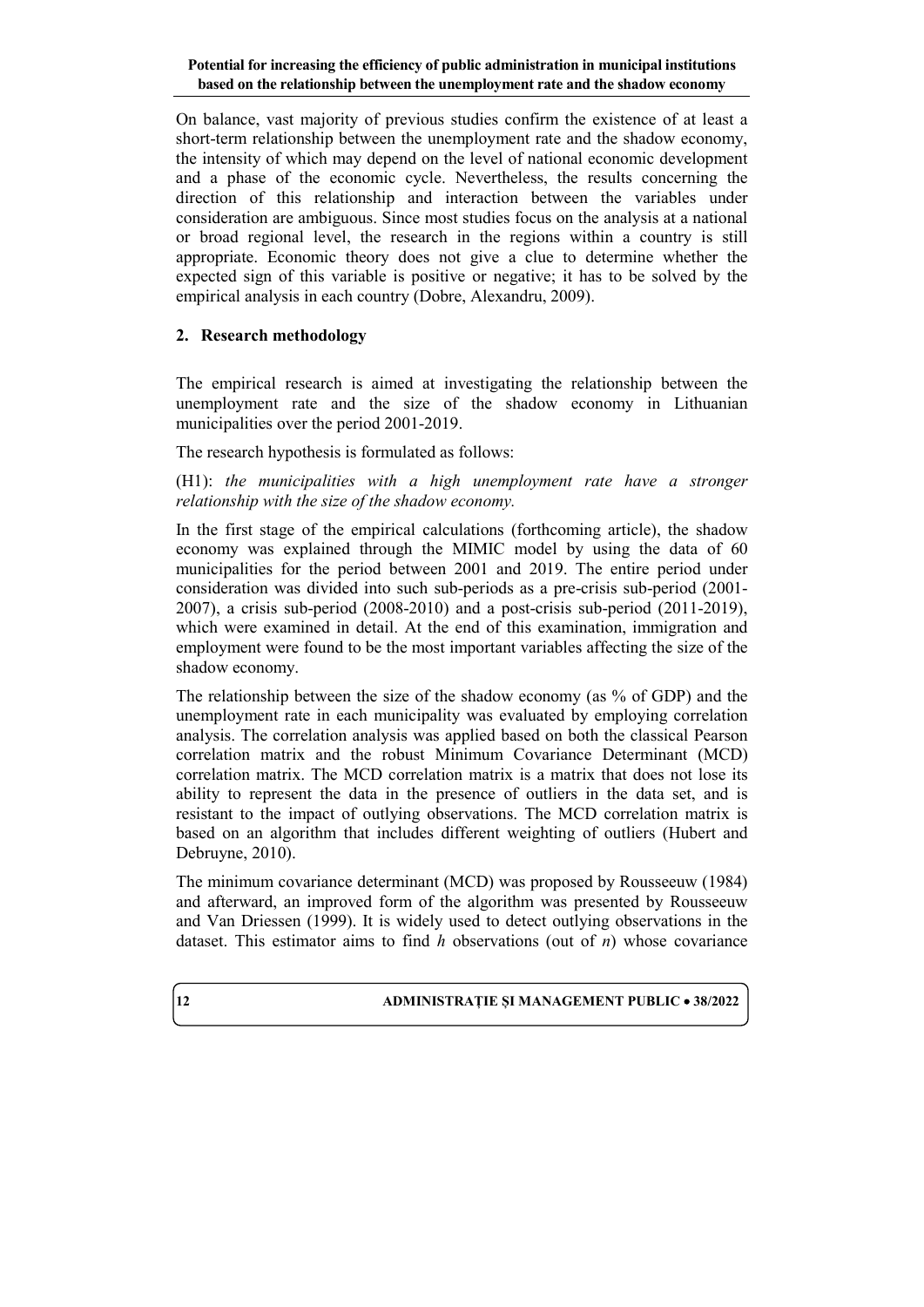matrix has the lowest determinant. MCD algorithm uses Mahalonobis Distances to find the most homogeneous group of the observations.

To accept/reject the hypothesis, the expert evaluation was being performed during the period May-June 2021; the respondents were asked an open-ended question. A total of 219 experts representing 60 Lithuanian municipalities participated in the survey. The experts were required to possess the following main characteristics: a qualification/position related to the knowledge of the specific municipal situation in the labour market (a mayor, an Employment Service employee, a representative of the Ministry of Social Security and Labour of the Republic of Lithuania, a specialist from the State Tax Inspectorate, an eldership employee, a municipal employee) and experience in the area of employment. The pre-developed questionnaire was delivered electronically, and the results were processed by employing *Microsoft Excel* software.

In this paper, the entropy method is used to measure differences among Lithuanian regions according to shadow economy and unemployment. Entropy is most often defined as a measure of the system's chaos or disorder (Downarowicz & Frej, 2001). The idea of entropy was initially used in thermodynamics. Then, Shannon incorporated this concept into information theory (Shannon, 1948), and the huge success of this concept in this field fueled the applications of entropy in other research areas. One of them is economics, where the application of this concept allowed for the investigation of income inequalities and poverty reduction (Mussard et al. 2003; Chen et al., 2015), green economy (Wu, 2018; Sun, 2021; Yu et al., 2020), economic integration and specialization in production (Vechiu & Makhlouf, 2014), digital economy (Deng et al., 2020), taxation system (Dutta, & Majumder, 2015) and similar important economic issues. However, in regional development analysis, the entropy technique was most widely utilized (Bouvet, 2010; Salois, 2013; Czyz & Hauke, 2015; Liang, et al. 2017; Villas-Boas et al. 2019).

The basis for measuring the shadow economy and unemployment convergence among Lithuanian regions is the methodology used by Czyz and Hauke (2015). They analyzed the divergence in the development of regions in Poland by calculation of the Shannon entropy index.

To calculate the Shannon entropy index using the approach of Czyz and Hauke (2015), first of all, it should be emphasized that the Shannon entropy is a measure of uncertainty about the event with an appropriate probability distribution. The "events" referenced in this study are indicators of the shadow economy and unemployment, and they are denoted by x. A monotonically declining function with probability *p* determines the information gained from the appearance of a certain event and it can be presented by function  $log l / p = - log p$ . It can be

defined for a series of events  $x_i$  with probabilities  $P_i$  that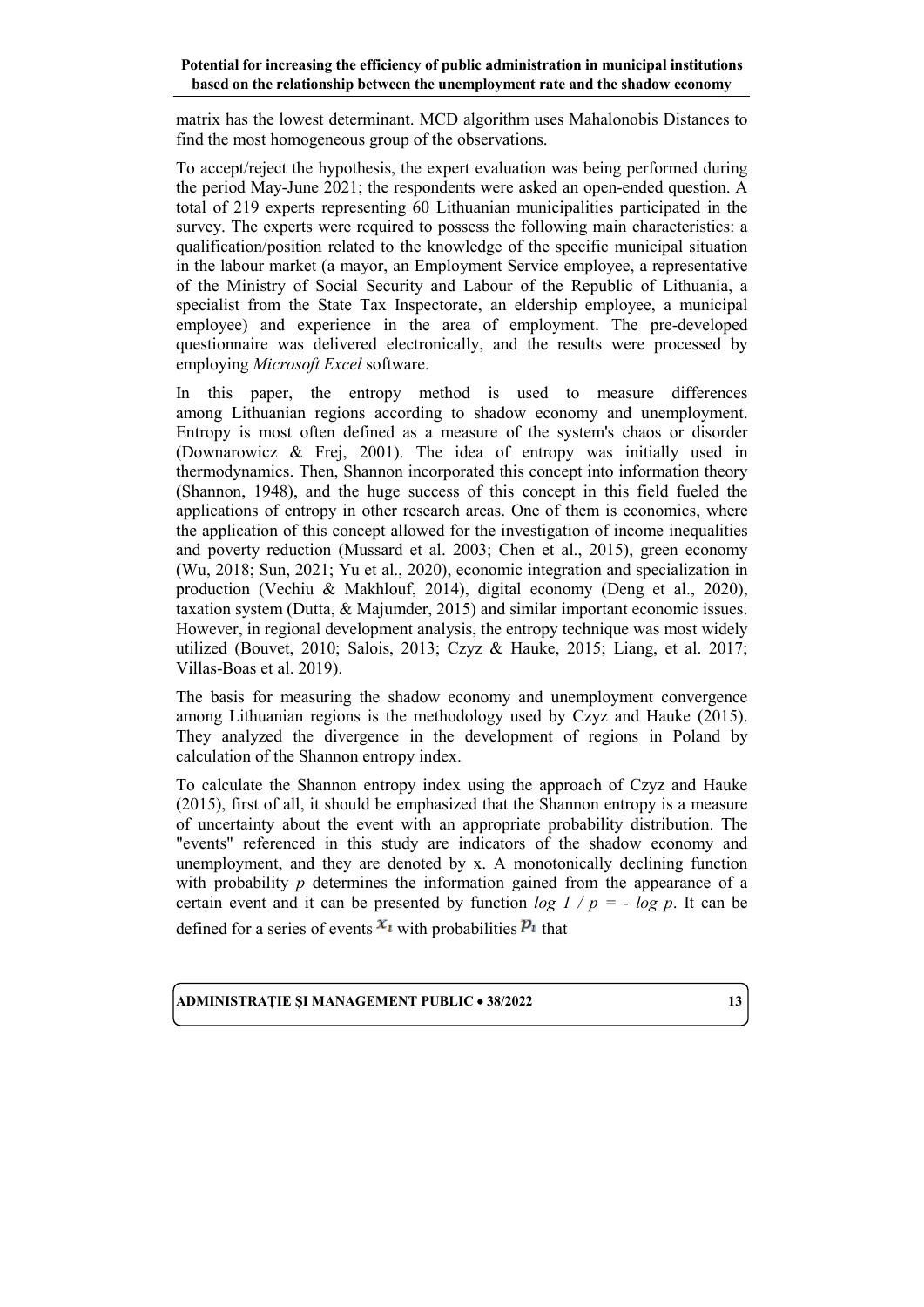$$
0 \le p(x_i) \le 1, \sum_{i=1}^{n} p(x_i) = 1,
$$
\n(1)

where  $x_i$  presents shadow economy and unemployment indicator for region *i*, where *i = 1, 2 ... n*.

The measure of entropy  $H(x)$  is the expected value of mentioned series which can be represented in form:

$$
H(x) = -\sum_{i=1}^{n} p(x_i) \log p(x_i)
$$
\nor

\n
$$
n \tag{2}
$$

 $\overline{O}$ 

$$
H(x) = \sum_{i=1}^{n} p(x_i) \log_2 \frac{1}{p(x_i)}
$$
\n(3)

It should be noted that using the logarithm function with base 2 means that information is measured in bits.

The presented formula for calculating Shannon entropy has the following characteristics:

- 1. It should be a positive value  $(H(x) \ge 0)$ ;
- 2. H(x) is assumed to be 0 with  $p(x_i) = 1$  for selected *i*, suggesting that there is no uncertainty among indicators.
- 3. When all values of  $p(x_i)$  are equal for  $i = 1, 2,..., n$ , H(x) takes the greatest value equal to  $\log_2 n$ . The highest value H (x) denotes a system's entire uncertainty or disorder.

The Shannon entropy index  $I(x)$  is created and utilized as a measure of divergence across Lithuanian regions based on studied variables (shadow economy and unemployment) x on the basis of the entropy indicator  $H(x)$ . I(x) is the Shannon entropy index derived as follows: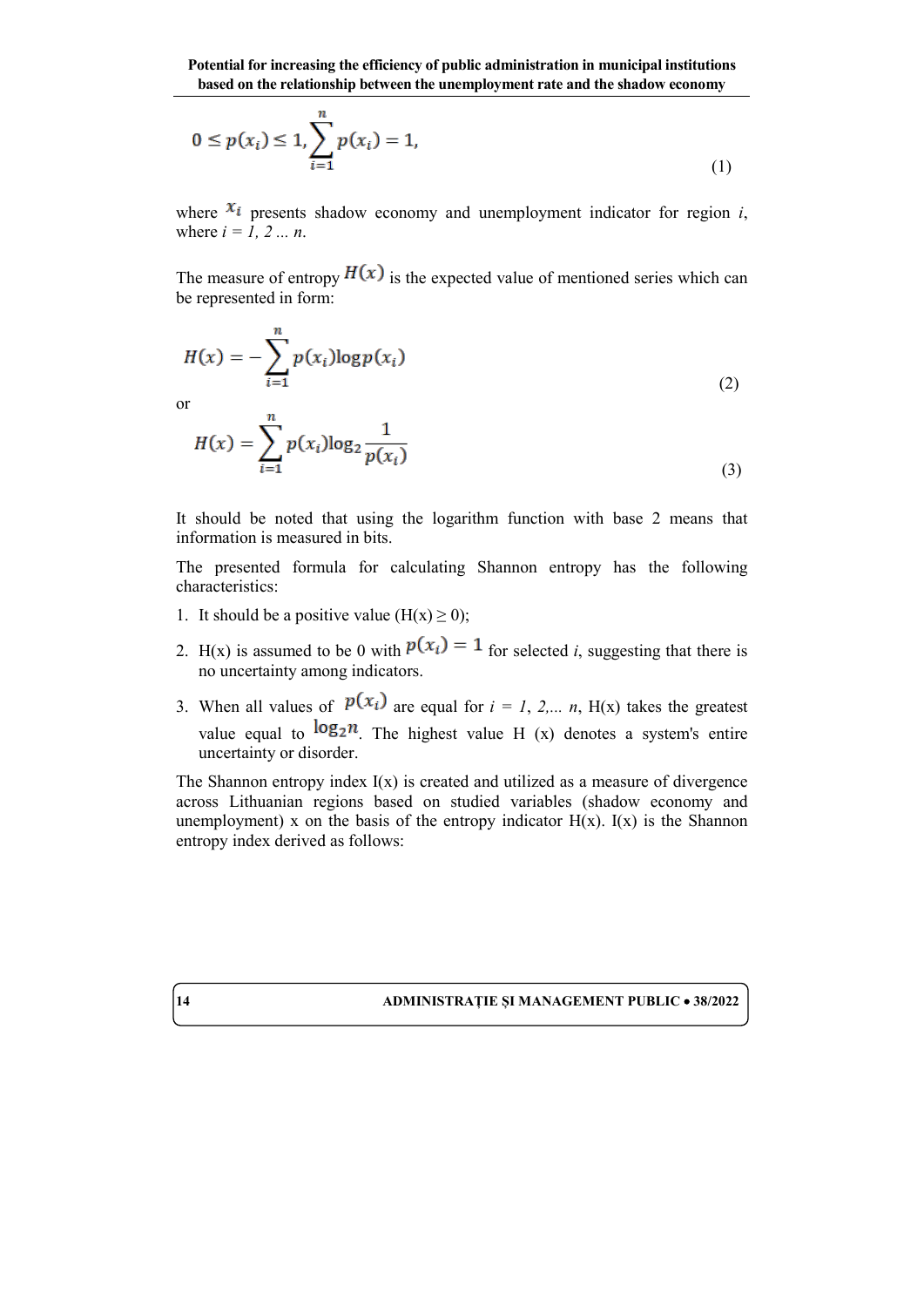$$
I(x) = H(x)_{max} - H(x) = \log_2 n - \sum_{i=1}^{n} p(x_i) \log_2 \frac{1}{p(x_i)}
$$
  
= 
$$
\sum_{i=1}^{n} p(x_i) \log_2 [n p(x_i)]
$$
 (4)

The Shannon entropy index should take values in the following range  $0 \le I(x) \le \log_2 n$  and where  $I(x) = 0$  means the total equality among regions, while  $I(x) = \log_2 n$  denotes maximum inequality across them.

### **3. Empirical results of the research and discussion**

### **3.1 Results of the correlation analysis**

Table 2 shows the correlation coefficients between the size of the shadow economy (as % of GDP) and the unemployment rate in each municipality between 2001 and 2019. The correlation coefficients in the table are classified as very weak, weak, moderate, strong and very strong. 48% of the municipalities have a moderate, and 32% of them - a strong correlation relationship. However, this relationship is negative for 93% of the other municipalities, except the ones that have very weak relations.

Although the Pearson and MCD correlation coefficients in the table are similar for many municipalities, the situation is different for Molėtai and Elektrėnai. The Pearson correlation coefficient for Molėtai indicates that there is no relationship (0.01) between the variables, although the MCD correlation coefficient indicates the presence of a moderately negative (-0.43) relationship. Similarly, while the Pearson correlation coefficient for Elektrėnai is weak (-0.14), it is medium in the case of the MCD correlation coefficient (-0.43).

| Correlation                 | <b>CLASSICAL</b> (Pearson) |         | <b>ROBUST (MCD)</b> |         |
|-----------------------------|----------------------------|---------|---------------------|---------|
| <b>Very Weak (0.0-0.19)</b> | Molėtai                    | 0.01    | Druskininkai        | $-0.05$ |
|                             | Šilalė                     | 0.04    | Šilalė              | 0.07    |
|                             | <b>Druskininkai</b>        | $-0.06$ | Joniškis            | $-0.17$ |
|                             | Elektrėnai                 | $-0.14$ | <b>Rietavas</b>     | $-0.19$ |
|                             |                            |         |                     |         |
| Weak (0.20-0.39)            | Joniškis                   |         | $-0.24$ Svenčionys  | $-0.25$ |
|                             | <b>Rietavas</b>            |         | $-0.25$ Kazlu Rūda  | $-0.25$ |

**Table 2. Correlations between the size of the shadow economy (as % of GDP) and the unemployment rate in Lithuanian municipalities between 2001 and 2019**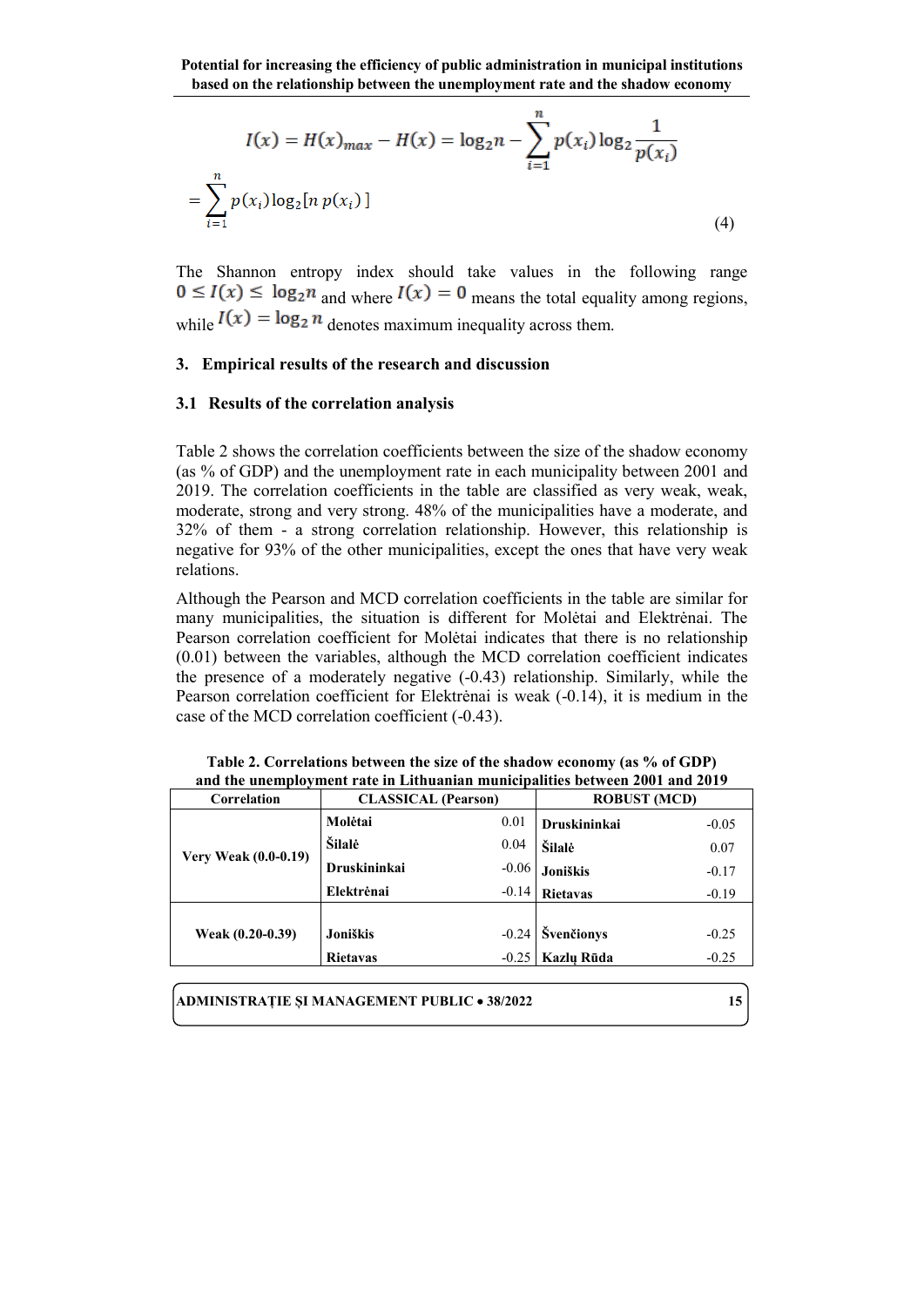| Correlation                 | <b>CLASSICAL</b> (Pearson) |         | <b>ROBUST (MCD)</b> |         |
|-----------------------------|----------------------------|---------|---------------------|---------|
|                             | Kazlų Rūda                 | $-0.27$ | Kupiškis            | $-0.26$ |
|                             | <b>Pasvalys</b>            | $-0.31$ | <b>Birštonas</b>    | $-0.31$ |
|                             | Lazdynai                   | $-0.32$ | <b>Rokiškis</b>     | $-0.31$ |
|                             | <b>Birštonas</b>           | $-0.32$ | Mažeikiai           | $-0.33$ |
|                             | Prienai                    | $-0.34$ | Lazdynai            | $-0.34$ |
|                             | Kretinga                   | $-0.36$ | Šakiai              | $-0.35$ |
|                             | Kupiškis                   | $-0.36$ | Jonava              | $-0.36$ |
|                             | <b>Neringa</b>             | $-0.39$ | Raseiniai           | $-0.36$ |
|                             |                            |         | Akmenė              | $-0.37$ |
|                             | <b>Rokiškis</b>            | $-0.41$ | Prienai             | $-0.41$ |
|                             | Panevėžys                  | $-0.43$ | Utena               | $-0.41$ |
|                             | <b>Alytus</b>              | $-0.44$ | Elektrėnai          | $-0.43$ |
|                             | Švenčionys                 | $-0.45$ | Molėtai             | $-0.43$ |
|                             | Raseiniai                  | $-0.45$ | Klaipėda city       | $-0.44$ |
|                             | Akmenė                     | $-0.47$ | <b>Pasvalys</b>     | $-0.46$ |
|                             | Kalvarija                  | $-0.51$ | Radviliškis         | $-0.46$ |
|                             | Šakiai                     | $-0.51$ | Pagėgiai            | $-0.46$ |
|                             | Jonava                     | $-0.52$ | Panevėžys           | $-0.47$ |
|                             | <b>Vilkaviškis</b>         | $-0.52$ | Pakruojis           | $-0.47$ |
|                             | Biržai                     | $-0.52$ | Vilkaviškis         | $-0.48$ |
|                             | Telšiai                    | $-0.52$ | Telšiai             | $-0.48$ |
| <b>Moderate (0.40-0.59)</b> | Mažeikiai                  | $-0.53$ | Ukmergė             | $-0.49$ |
|                             | <b>Vilnius</b>             | $-0.54$ | <b>Alytus</b>       | $-0.49$ |
|                             | Plungė                     | $-0.55$ | <b>Neringa</b>      | $-0.49$ |
|                             | Palanga                    | $-0.56$ | Palanga             | $-0.49$ |
|                             | Panevėžys city             | $-0.56$ | Biržai              | $-0.49$ |
|                             | <b>Radviliškis</b>         | $-0.56$ | Panevėžys city      | $-0.49$ |
|                             | Ignalina                   | $-0.56$ | Širvintos           | $-0.51$ |
|                             | Klaipėda city              | $-0.57$ | Kalvarija           | $-0.51$ |
|                             | Klaipėda                   | $-0.57$ | Tauragė             | $-0.51$ |
|                             | Šiauliai city              | $-0.57$ | Plungė              | $-0.51$ |
|                             | Trakai                     | $-0.59$ | Kretinga            | $-0.54$ |
|                             | <b>Vilnius city</b>        | $-0.59$ | Šilutė              | $-0.55$ |
|                             | <b>Skuodas</b>             | $-0.59$ | <b>Vilnius</b>      | $-0.57$ |
|                             |                            |         | Kėdainiai           | $-0.58$ |

**Potential for increasing the efficiency of public administration in municipal institutions based on the relationship between the unemployment rate and the shadow economy**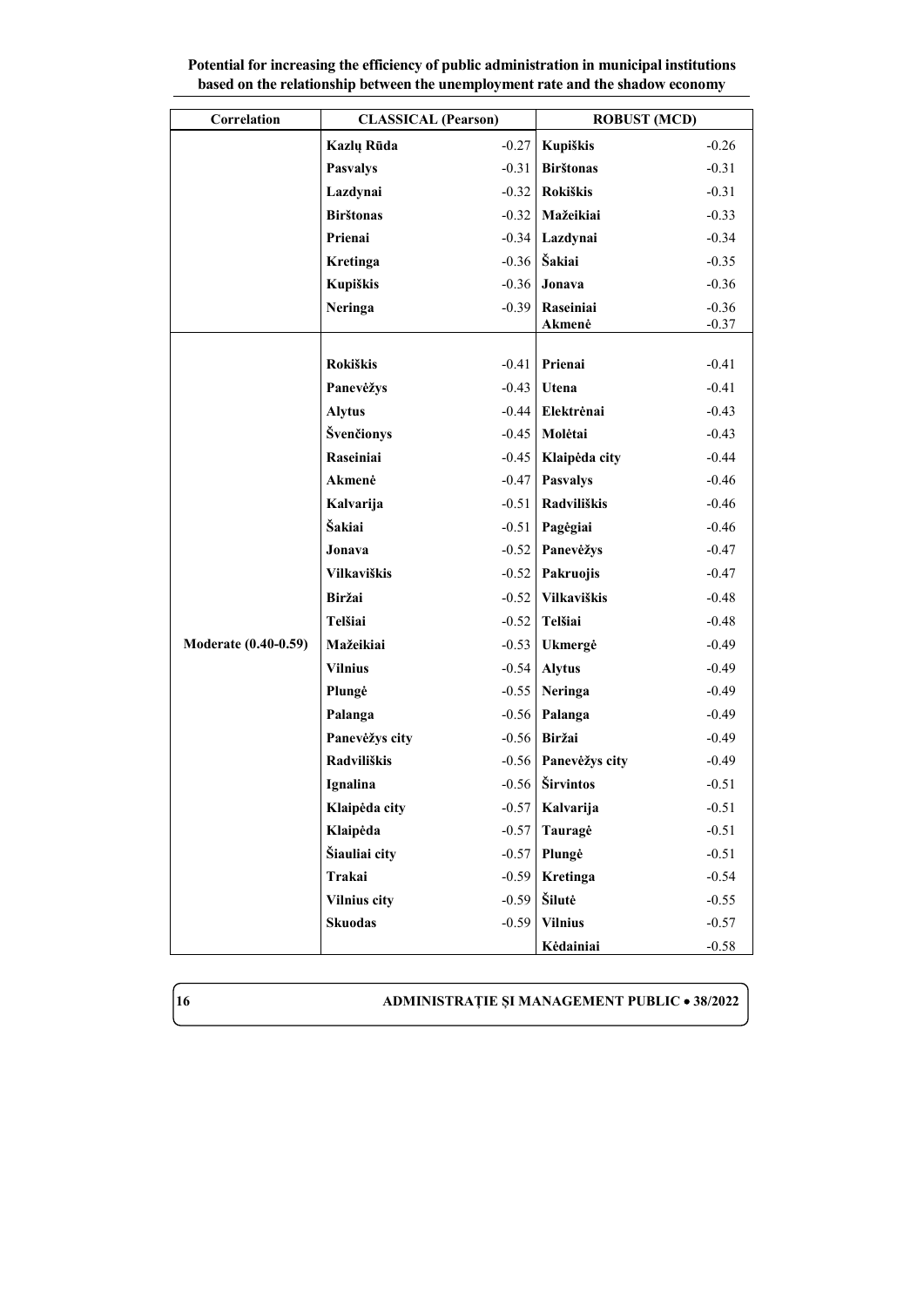| Correlation                    | <b>CLASSICAL</b> (Pearson) |         | <b>ROBUST (MCD)</b> |         |
|--------------------------------|----------------------------|---------|---------------------|---------|
|                                |                            |         | <b>Jurbarkas</b>    | $-0.58$ |
|                                |                            |         | <b>Kaunas</b>       | $-0.59$ |
|                                |                            |         | Ignalina            | $-0.59$ |
|                                | Kelmė                      | $-0.61$ | Kelmė               | $-0.61$ |
|                                | Pagėgiai                   | $-0.61$ | Anykščiai           | $-0.61$ |
|                                | Varėna                     | $-0.62$ | <b>Alytus city</b>  | $-0.62$ |
|                                |                            | $-0.62$ | Kaunas city         | $-0.63$ |
|                                | Pakruojis                  |         |                     |         |
|                                | Širvintos                  | $-0.63$ | <b>Skuodas</b>      | $-0.63$ |
|                                | Ukmergė                    | $-0.63$ | Šiauliai city       | $-0.63$ |
|                                | Utena                      | $-0.63$ | <b>Vilnius city</b> | $-0.66$ |
|                                | Anykščiai                  | $-0.63$ | Zarasai             | $-0.66$ |
|                                | <b>Kaunas</b>              | $-0.64$ | Kaišiadorys         | $-0.67$ |
| Strong (0.60-0.79)             | Šiauliai                   | $-0.64$ | Varėna              | $-0.68$ |
|                                | <b>Jurbarkas</b>           | $-0.65$ | Trakai              | $-0.71$ |
|                                | Kaišiadorys                | $-0.68$ | Šalčininkai         | $-0.72$ |
|                                | Tauragė                    | $-0.68$ | Šiauliai            | $-0.74$ |
|                                | <b>Alytus city</b>         | $-0.69$ | Marijampolė         | $-0.75$ |
|                                | Kėdainiai                  | $-0.69$ | Klaipėda            | $-0.79$ |
|                                | <b>Kaunas city</b>         | $-0.71$ | <b>Visaginas</b>    | $-0.79$ |
|                                | Šilutė                     | $-0.71$ |                     |         |
|                                | Šalčininkai                | $-0.72$ |                     |         |
|                                | Zarasai                    | $-0.76$ |                     |         |
|                                |                            |         |                     |         |
| <b>Very Strong (0.80-0.99)</b> | Marijampolė                | $-0.83$ |                     |         |
|                                | <b>Visaginas</b>           | $-0.88$ |                     |         |

**Potential for increasing the efficiency of public administration in municipal institutions based on the relationship between the unemployment rate and the shadow economy**

Plots were drawn to examine these different situations more closely. As can be seen in Figure 1 and Figure 2, sudden increases are seen in the size of the shadow economy after 2017. These increases are related to the migration variable, which is one of the variables that determine the size of the shadow economy that rose by 496% from 2018 to 2019 for Molėtai, and by 400% from 2017 to 2019 for Elektrėnai. The Pearson correlation coefficient could not protect the resistance of the variable against the situations considered outliers. As a matter of fact, when considering the values of the Pearson correlation until 2016, it can be seen that the result obtained is the same as in the MCD correlation matrix. The existing relationship is more clearly depicted in Figures 1 and 2. The correlation coefficient for Molėtai and Elektrėnai should be evaluated based on the MCD correlation coefficient, that is, as a moderate.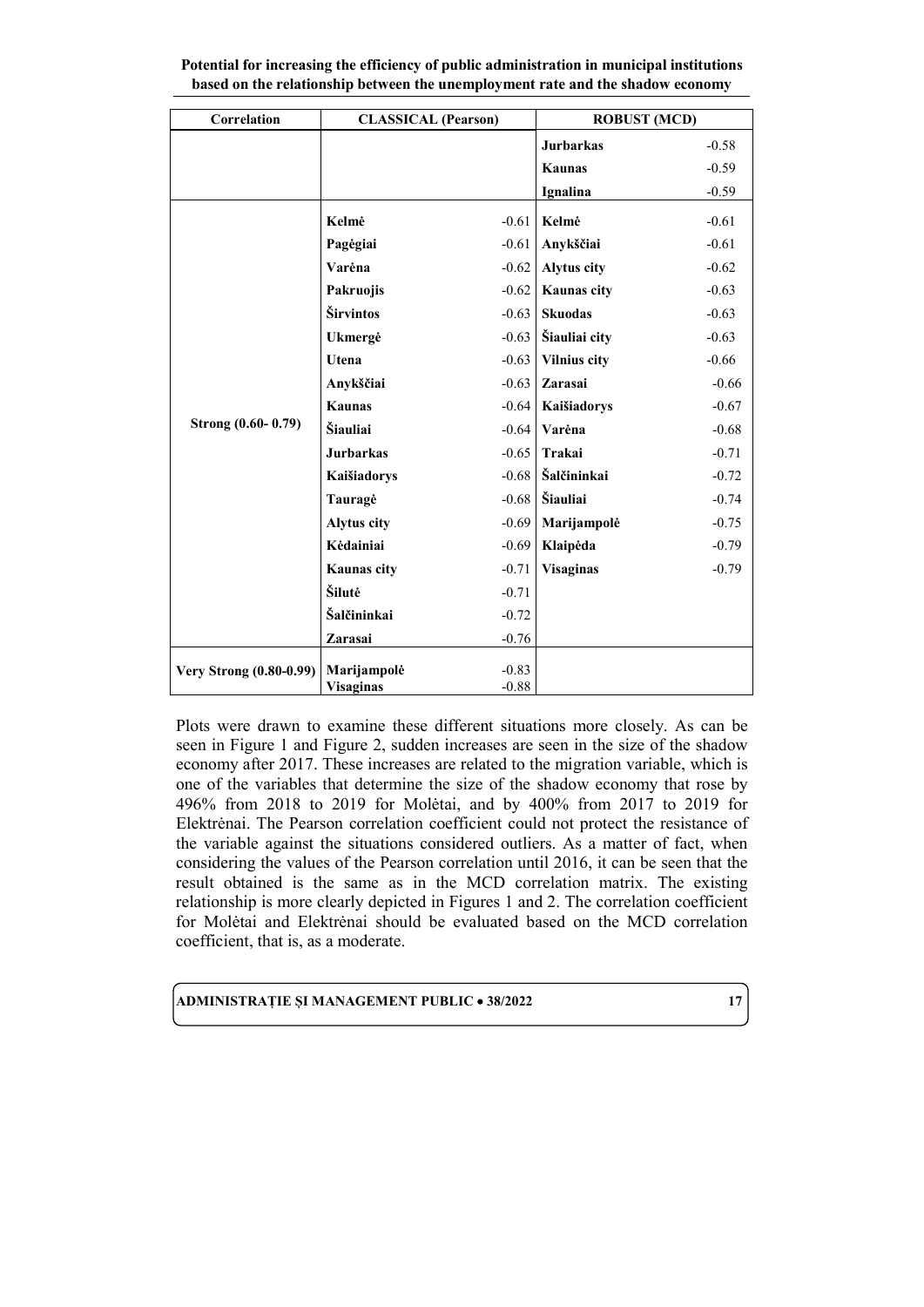

When analysing the relationship between the shadow economy and the unemployment rate in Elektrėnai over the 2001-2016 period, the largest gaps between the indicators under consideration were observed comparing 2006 and 2016. One possible explanation of the negative impact in the short run can be the inability of the labour market to provide more workplaces whether they are official or 'hidden'/ unregistered (clandestine in some extent, of course) in the case of rising unemployment, which also underlines a limitation of the opportunities to work in the informal economy. According to Giles and Tedds (2002), an increase in the unemployment rate may involve a decrease in the informal economy because it is positively related to the growth rate of GDP and eventually negatively correlated with unemployment (Okun's law).

When analysing the relationship between the shadow economy and the unemployment rate in Molėtai, detailed information on the fluctuations in the indicators under consideration is provided in Figures 2 and 3.



**Figure 2. Plot of the shadow economy (as % of GDP) and the unemployment rate in Molėtai**

**18 ADMINISTRAȚIE ȘI MANAGEMENT PUBLIC** • **38/2022**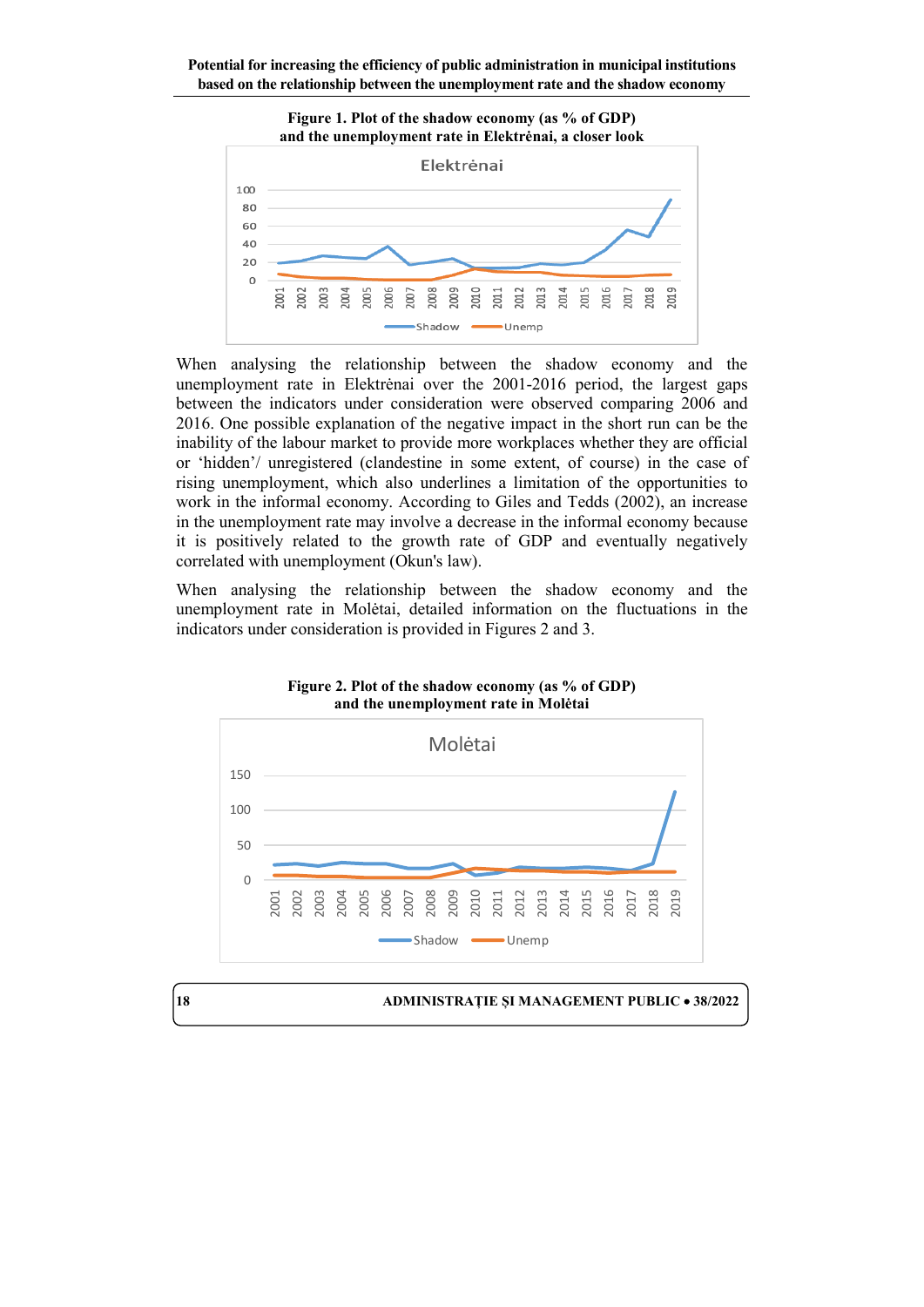Figure 2 indicates the fluctuations in the shadow economy and unemployment rates between 2001 and 2019. The largest gap between the indicators is recorded in 2019.

**Figure 3. Plot of the shadow economy (as % of GDP)** 



The workforce in the hidden economy is made up of highly heterogeneous workers; one part of the workers are classified as the unemployed because they are attributable to the official labour force, while the other part of the "hidden" workers are attributable to the group of pensioners, minors and housewives who are not considered to be the official labour force. In addition, there are people who have both formal and informal works at the same time. In this sense, the official unemployment rate can be weakly related to the shadow economy.

In Figure 4 and Figure 5, the plots of Visaginas and Marijampolė, which have the strongest correlation coefficients respectively, are provided. As can be seen from Figures 1, 2, 3, 4 and 5 the crisis sub-period (2008-2010) can be treated as a breakpoint. It is observed that the shadow economy tends to transfer from an increase to a decrease over the period under consideration, while the unemployment rate tends to transfer from a decrease to an increase over the same period.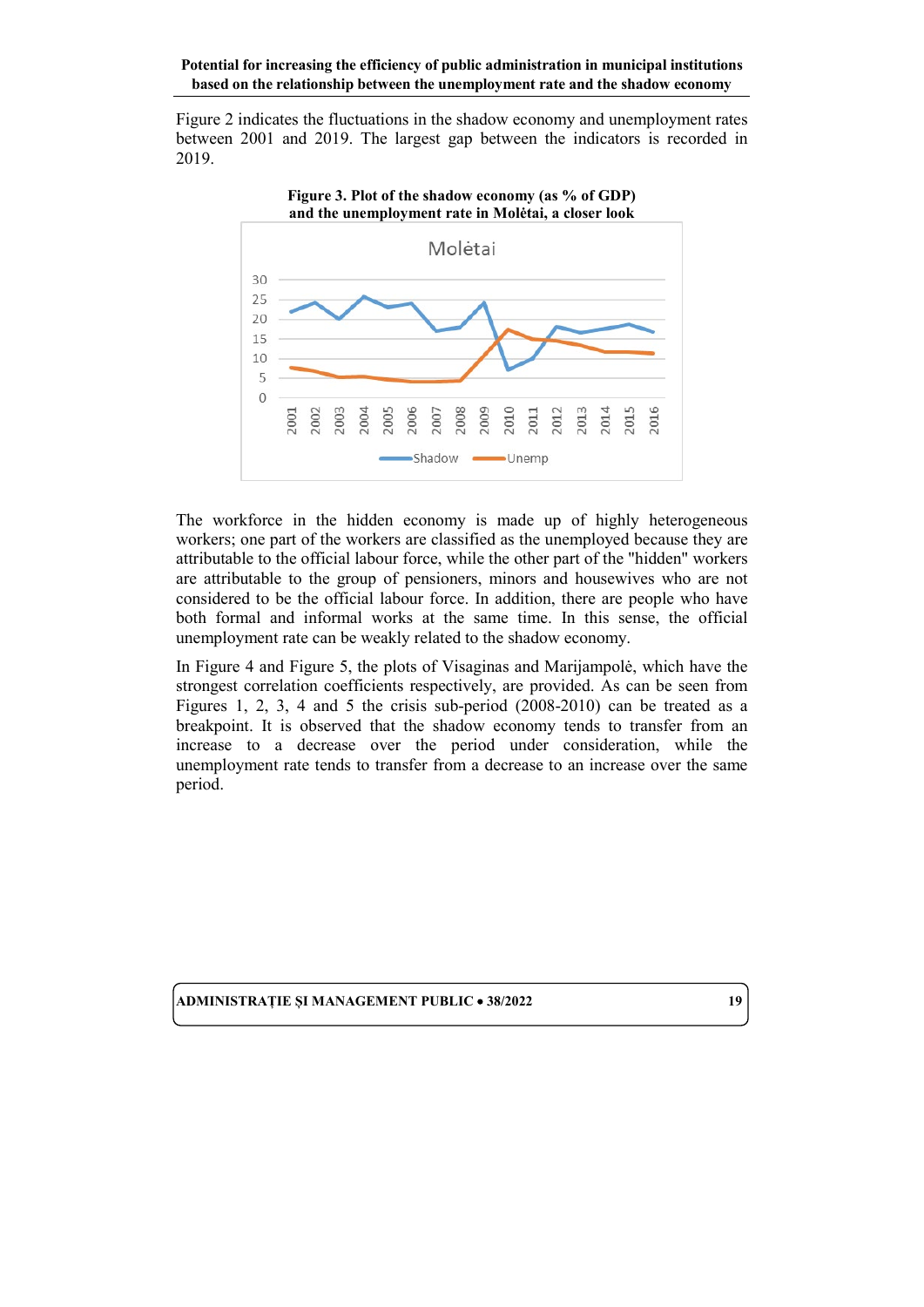

When assessing the relationship between the shadow economy and the unemployment rate by using the Pearson correlation coefficient, a very strong negative relationship (-0.88) was found between the indicators under consideration in Visaginas. The findings indicate that when the unemployment rate is fluctuating, the size of the shadow economy is moving in the opposite direction.



**Figure 5. Plot of the shadow economy (as % of GDP) and the unemployment rate in Marijampolė**

An increase in the unemployment rate leads to an expansion of the shadow economy, which underlines the positive impact of the unemployment rate on the size of the shadow economy. When the unemployment rate is high, some people become discouraged and stop looking for a new jobs. In this case, they are excluded from the labour force. The unemployment rate may therefore decrease, or stop rising, even though no underlying improvement in the labour market is observed.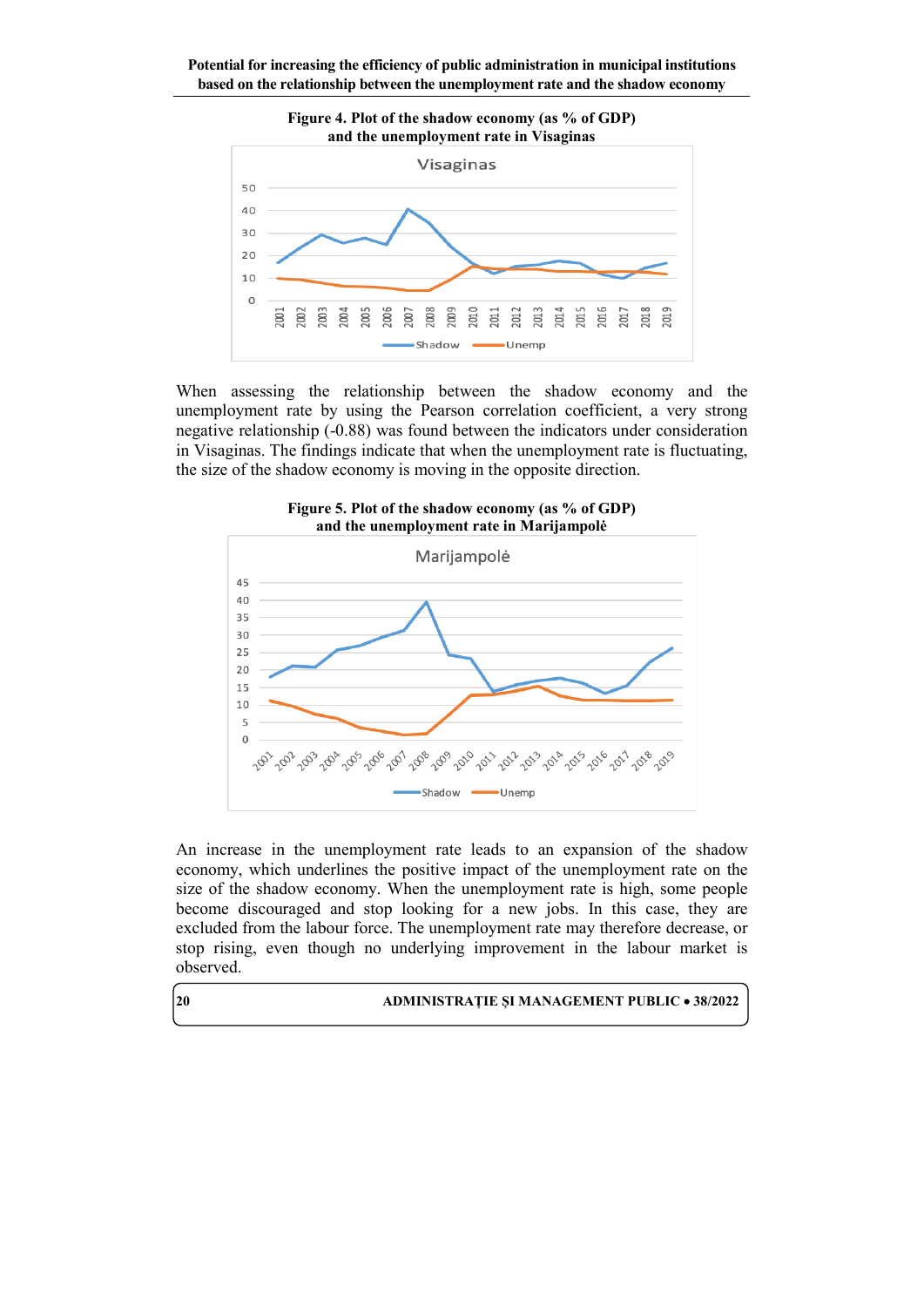For a deeper analysis of the theory of informal economy in terms of the relationship between the unemployment rate and the shadow economy, the results of the expert evaluation are used. Lithuania's economic and cultural conditions determined that as many as 93 percent of the municipalities had a negative relationship between the unemployment rate and the shadow economy.

The experts provided the following insights when explaining this phenomenon in different municipalities:

- 1. A flawed system of granting social benefits prevailing in Lithuania for a number of years has led to deep-rooted long-term unemployment, which creates preconditions for the shadow economy to prosper. The COVID-19 pandemic has even exacerbated this problem. One of the main indicators of exclusion long-term unemployment - has jumped upwards (as of June 2021, the number of the long-term unemployed reached 41.9 percent). The rising curve of the number of long-term unemployed indicates that long-term unemployment is a complex phenomenon, and the COVID-19 crisis is only one of its determinants. The COVID-19 pandemic has severely hampered the application of the social inclusion and active inclusion (active labour market policy) measures and pushed them out of the legal labour market. The population that has dropped out of the labour market and receives only very little monetary support (about 20-25% of the at-risk-of-poverty threshold) is marginalized, which means that a substantial share of this population either works in the informal labour market or buy products/services from there. Social benefits are not subject to taxation, so it is convenient to receive them for a long time, and when the benefit granting expires, the status of an unemployed also expires, and a person tends to start operating illegally.
- 2. The amounts of wages and social benefits are similar, which promotes informal operation and tax evasion (formal wages are subject to taxation, while social benefits are not).
- 3. Employers have no interest in paying higher formal wages. People with many bailiffs' claims for debt repayment tend not to enter into employment contracts, which leads to a negative relationship between the registered unemployment rate and the shadow economy; thus, informal workers remain registered as the unemployed, and the unemployment rate does not fall, and the shadow labour market thrives
- 4. When the unemployment rate is decreasing/increasing, the level of the shadow economy is decreasing/increasing. One of the reasons for this is that during the number of years of Lithuania's independence, the number of jobs in rural areas was decreasing, which led to the soaring informal sector. Many jobs in small towns and villages disappeared. The residents choose to live on benefits and receive other non-taxable income; they also tolerate the shadow economy.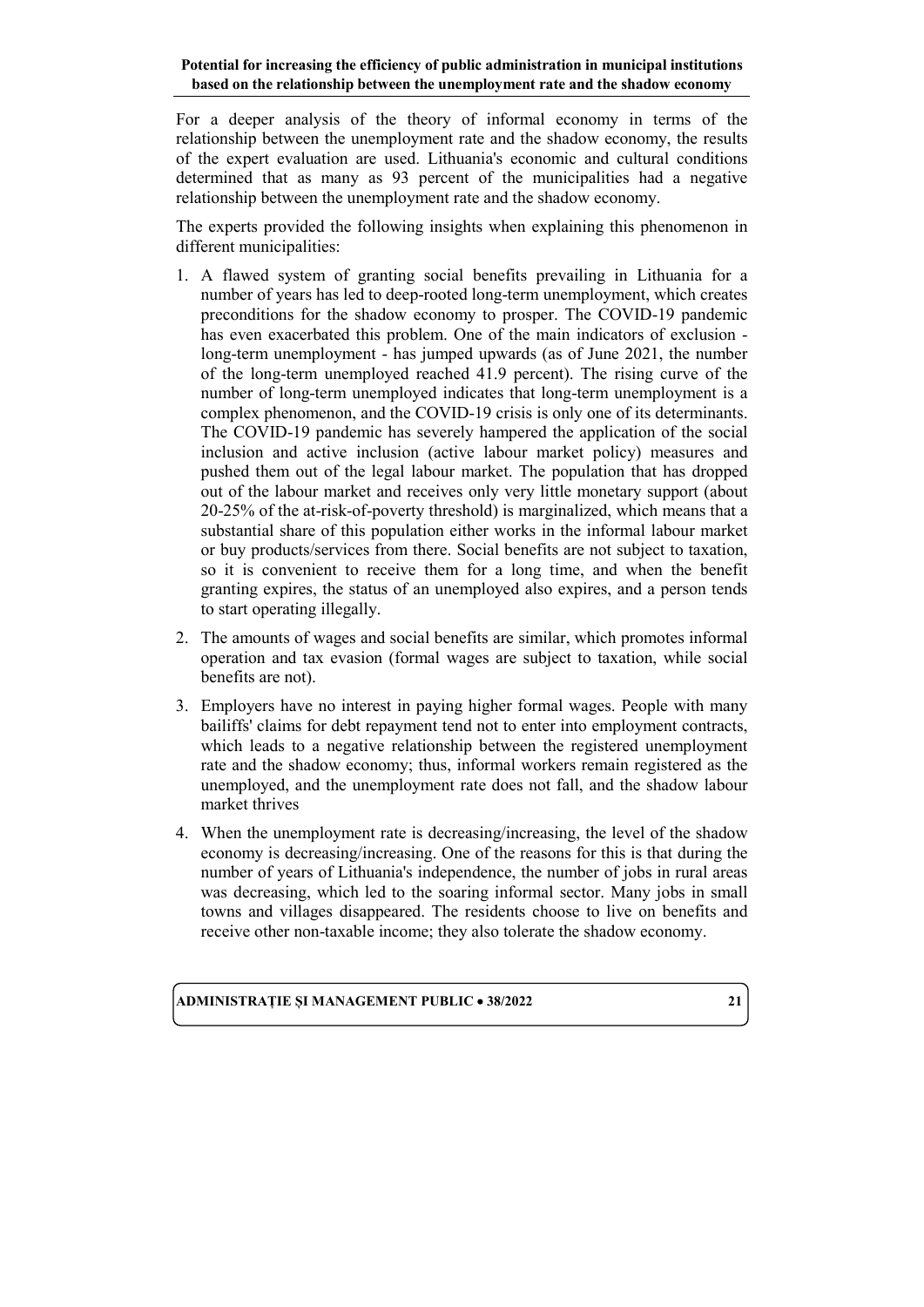5. The municipal unemployment rate is usually determined by the forms and amounts of social benefits. The unemployment rate affects only the shadow economy in large municipalities because small regions are characterized by small irregularities. The phenomenon of impunity is flourishing, as the effective control of such regions is too costly for the authorities.

### **3.2 Results of the entropy method**

To analyse the differences across regions in Lithuania regarding the size of the shadow economy and the unemployment rate, the entropy method is employed. The Shannon entropy index is calculated firstly for the size of the shadow economy, and the results, together with the average value of the shadow economy, are presented in Figure 6. It is very important to analyse the values of the Shannon entropy index in parallel with the average value of the shadow economy because the analysis of this type allows taking an insight into the causes of the fluctuation differences.

**Figure 6. The Shannon entropy index and the average shadow economy during the 2001-2019 period**



Considering the results presented in Figure 6, it can be concluded that until 2016 the Shannon entropy index recorded relatively low fluctuations and relatively low values, indicating that the differences across Lithuanian regions were low and relatively unchanged. The parallel insight into the average values of the shadow economy during the 2001-2016 period lead to the conclusion that low differences among the regions resulted from the high values of the shadow economy in the majority of the regions, especially during the period 2004-2009. Afterward, low differences among the regions resulted from a decrease in the size of the shadow economy in most of the regions (considering the fact that significantly lower values of the average shadow economy were recorded). After 2016, the value of the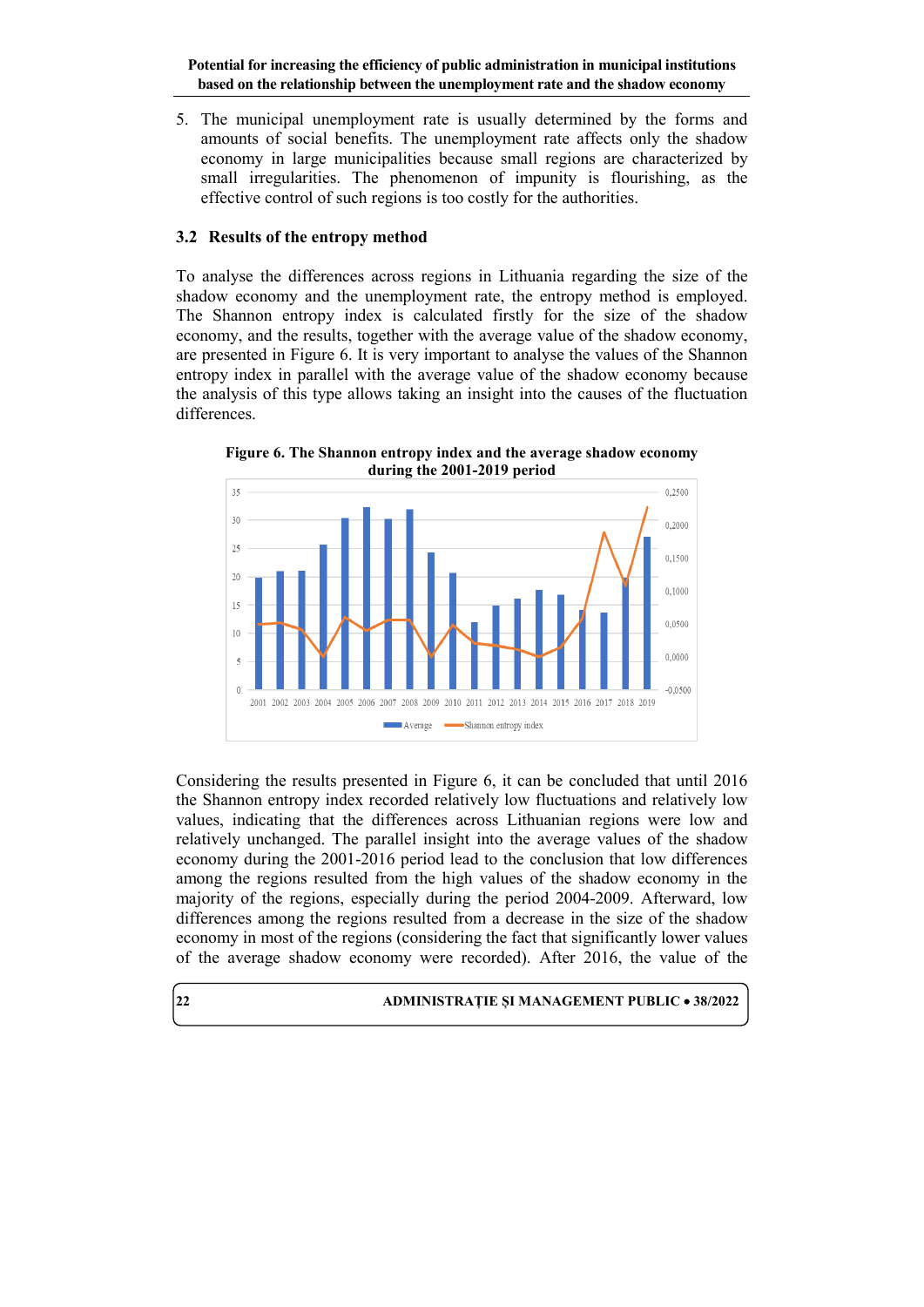Shannon entropy index rapidly increased, which indicates a sharp increase in the differences among the regions, which is caused by a further decrease in the size of the shadow economy in the majority of the regions and an increase in the size of the shadow economy in only seven regions (Elektrėnai, Vilnius district, Klaipėda, Neringa, Marijampolė, Šiauliai city, Šiauliai district). In 2018, the differences significantly diminished due to a larger size of the shadow economy in a substantial number of the regions (considering the fact that the average shadow economy increased). The last year of the observed period is characterised by sharp growth in the differences. The average shadow economy increased in a large number of the regions, especially in Elektrėnai, Trakai district, Lazdynai district, Klaipėda city, Akmenė district, Šiauliai district, Rietavas, Anykščiai and Molėtai. These regions recorded an increase in the size of the shadow economy over 50%; it was particularly high in Molėtai, where the value of this indicator grew 5.31 times in 2019 in comparison to previous year. The above-mentioned circumstances in 2019 led to a sharp increase in the differences the following year.

The same analysis was performed for the unemployment rate, and the results are presented in Figure 7.



**Figure 7. The Shannon entropy index and the average unemployment rate during the 2001-2019 period**

The first insight in Figure 7 clearly indicates that the observed period consists of two sub-periods. The first sub-period covers the years from 2001 to 2008; it is characterized by the relatively low and decreasing average unemployment rate, as well as significant differences across Lithuanian regions. Such results are determined by a continuous decrease in the unemployment rate in all the regions; the decrease is particularly sharp in Elektrėnai, Marijampolė, Kalvarija, Kazlų Rūda and Šiauliai districts, where the unemployment rate in 2008 decreased more than 80% in comparison to 2001. The differences were most significant in 2005, when the above-mentioned regions recorded the highest decrease in their unemployment rate in comparison to the previous year. The second sub-period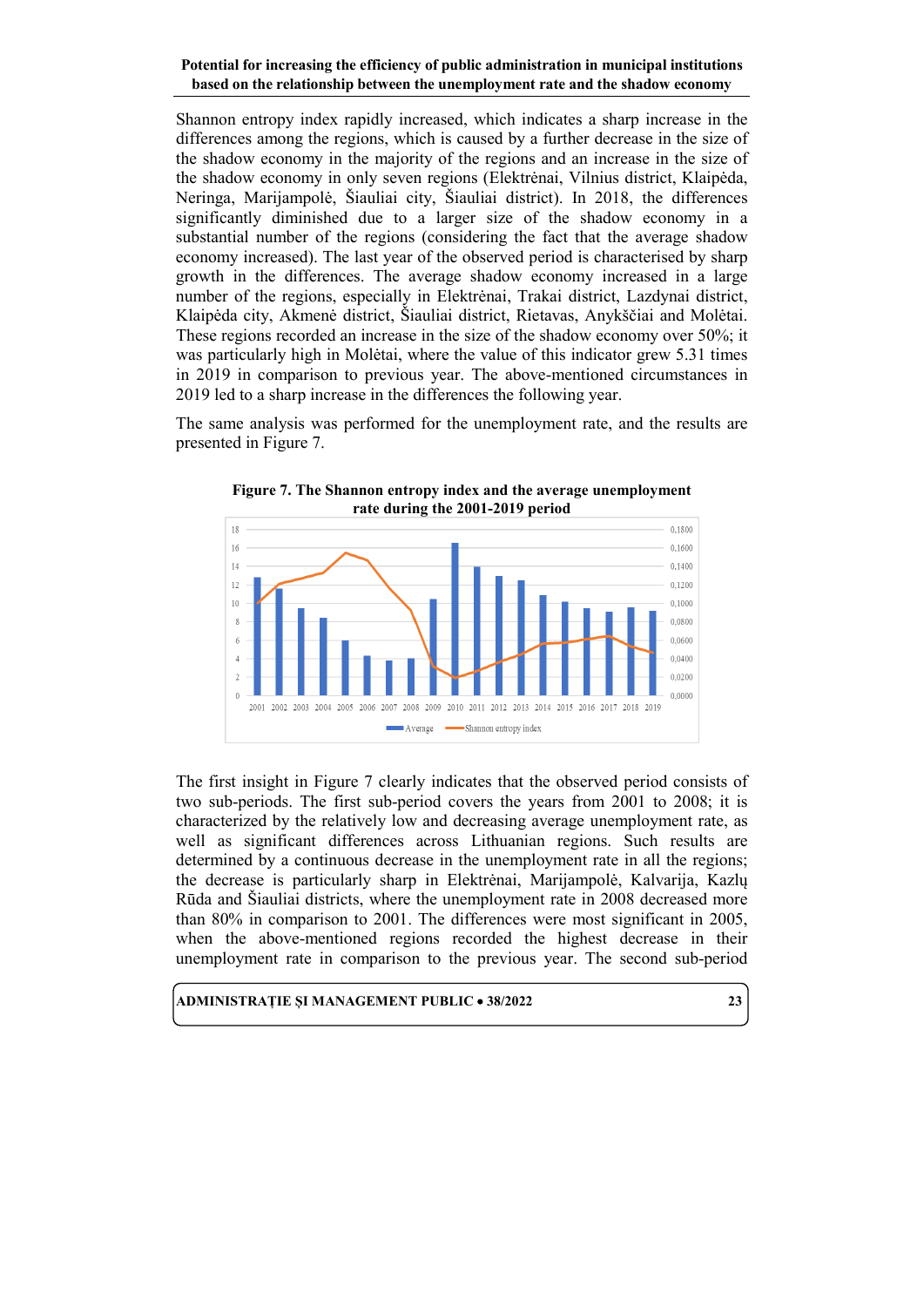covers the years from 2009 to 2019 and is characterized by the relatively high and declining unemployment rates and the relatively low and increasing differences across the regions. At the beginning of this sub-period, the differences across the regions were very insignificant, and the average unemployment rate was very high (especially in 2010); in fact, the unemployment rate, which increased in all the regions, was a result of the global economic crisis. The differences, however, became significant in 2011, and emerged in parallel with a decrease in the average unemployment rate. The decrease in the unemployment rate was particularly pronounced in Šalčininkai, Vilnius district, Druskininkai, Klaipėda, Kretinga, Skuodas, Panevėžys district, Panevėžys city, Šiauliai city, Šilalė, Telšiai district, Plungė district and Rietavas, which resulted in the slight growth of the differences among the regions. The decrease in the unemployment rate in these regions exceeded 55% in 2019 in comparison to 2010, when the highest average unemployment rate was recorded. It should be noted that the slight decrease in the differences was recorded during the 2018-2019 period; the differences emerged due to a slightly higher decrease in the unemployment rate in the regions under consideration.

To compare the differences in the size of the shadow economy and the unemployment rate across Lithuanian regions, Figure 8 presents the values of the Shannon entropy index estimated for the shadow economy and the unemployment rate during the observed period.



**Figure 8. The Shannon entropy index estimated for the shadow economy and the unemployment rate**

Figure 8 indicates that until 2009, the differences in the unemployment rate were significantly higher than the differences in the shadow economy, which shows that the differences in the unemployment rate were not followed by any increased differences in the size of the shadow economy. In 2010, the differences in the size of the shadow economy were slightly higher than those in the unemployment rate; the year 2010 was followed by the period of the relatively high differences in the unemployment rate rather than the differences in the shadow economy (2011-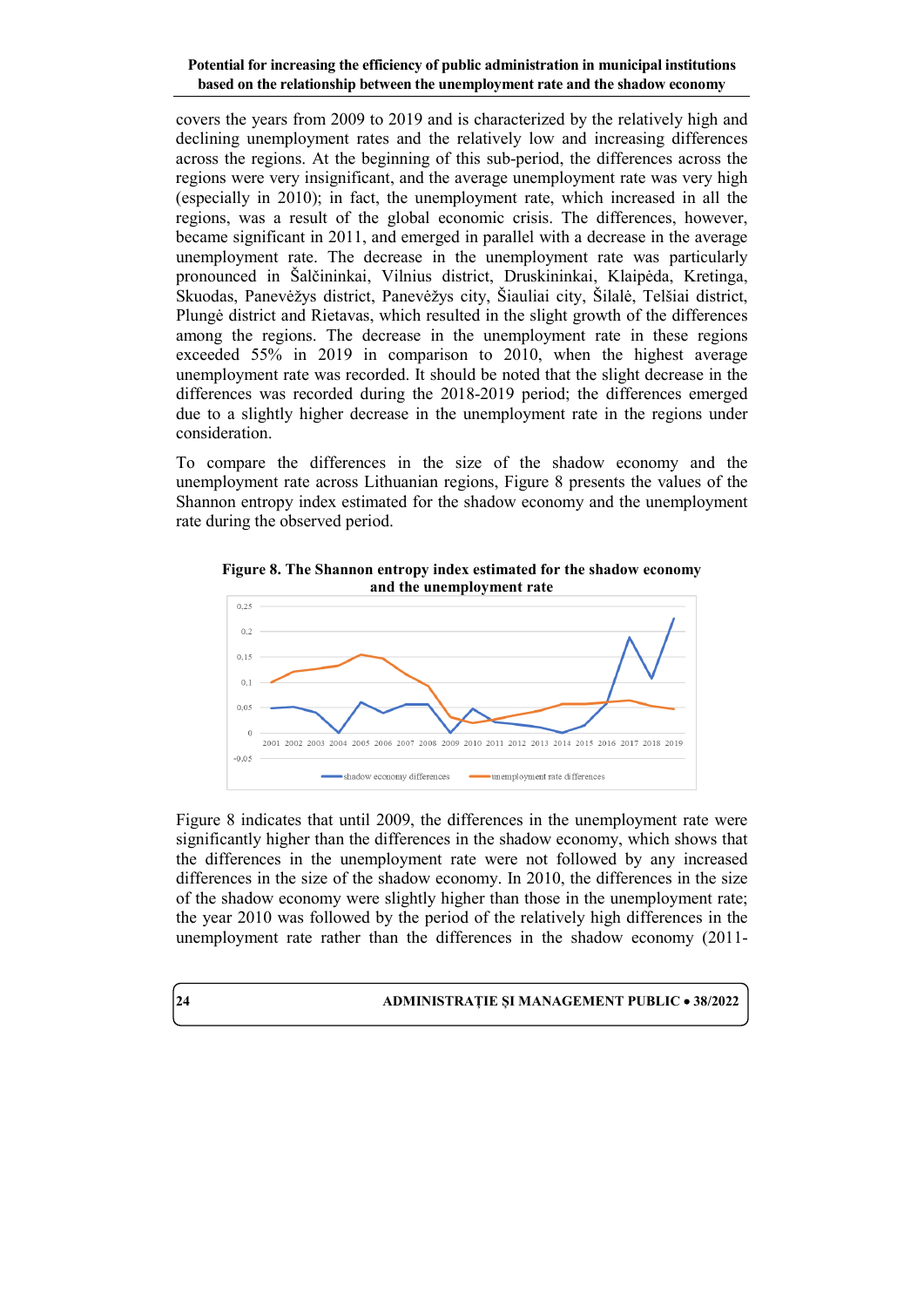2016). After 2016, the differences in the size of the shadow economy were much more significant than the differences in the unemployment rate.

### **4. Conclusions and recommendations**

Regarding the relationship between the unemployment rate and the size of the shadow economy (as % of GDP) in Lithuanian municipalities, the correlation analysis revealed that 48% of the municipalities have a moderate, and 32% have a strong correlation between the variables. However, this relationship is negative for 93% of the other municipalities, except the ones that have very weak relations. In terms of linearity, the values of the Pearson correlation coefficient showed the strongest correlation in Visaginas and Marijampolė. The results revealed that when the unemployment rate is fluctuating, the size of the shadow economy is moving in the opposite direction. These findings can be explained by the fact that a substantial number of employees working in the shadow economy are not included in the official labour force due to the hidden nature of the shadow activities. As a result, the officially announced employment statistics do not reflect the true employment rate in the labour market, which, in its turn, leads to overestimated unemployment rates.

The study provides an insight into the actual relationship between the unemployment rate and the size of the shadow economy in Lithuanian municipalities, especially the ones where the above-mentioned relationship is very strong. It can be concluded that the "shadow"/unemployment raises/reduces unemployment/the "shadow". The research hypothesis was only partly confirmed. The strongest relationship between the size of the shadow economy and the unemployment rate was found in Visaginas and Marijampolė, meanwhile only the calculated median values indicated that the unemployment rate in Visaginas amounted to 11.8 percent, and in Marijampolė – to 11.2 percent over the period under consideration. The two above-mentioned municipalities are among the municipalities with the highest unemployment rate, but lag behind Lazdynai (15 percent), Ignalina (14.9 percent.), Kalvarija (14.6 percent), Akmenė (14.5 percent), Jurbarkas (14 percent), and Zarasai (14 percent) districts.

Several determinants can explain the relationship identified during this research: 1) the system of granting social benefits as well as the amounts of social benefits in Lithuania promote unemployment, which, in its turn, leads to the spread of the shadow economy when a substantial share of the population operate informally and at the same time receive social benefits; 2) regional exclusion in municipalities is raising the number of the unemployed, which results in good conditions for the shadow economy to flourish.

Recommendations to the Ministry of Social Security and Labour of the Republic of Lithuania were formulated as follows: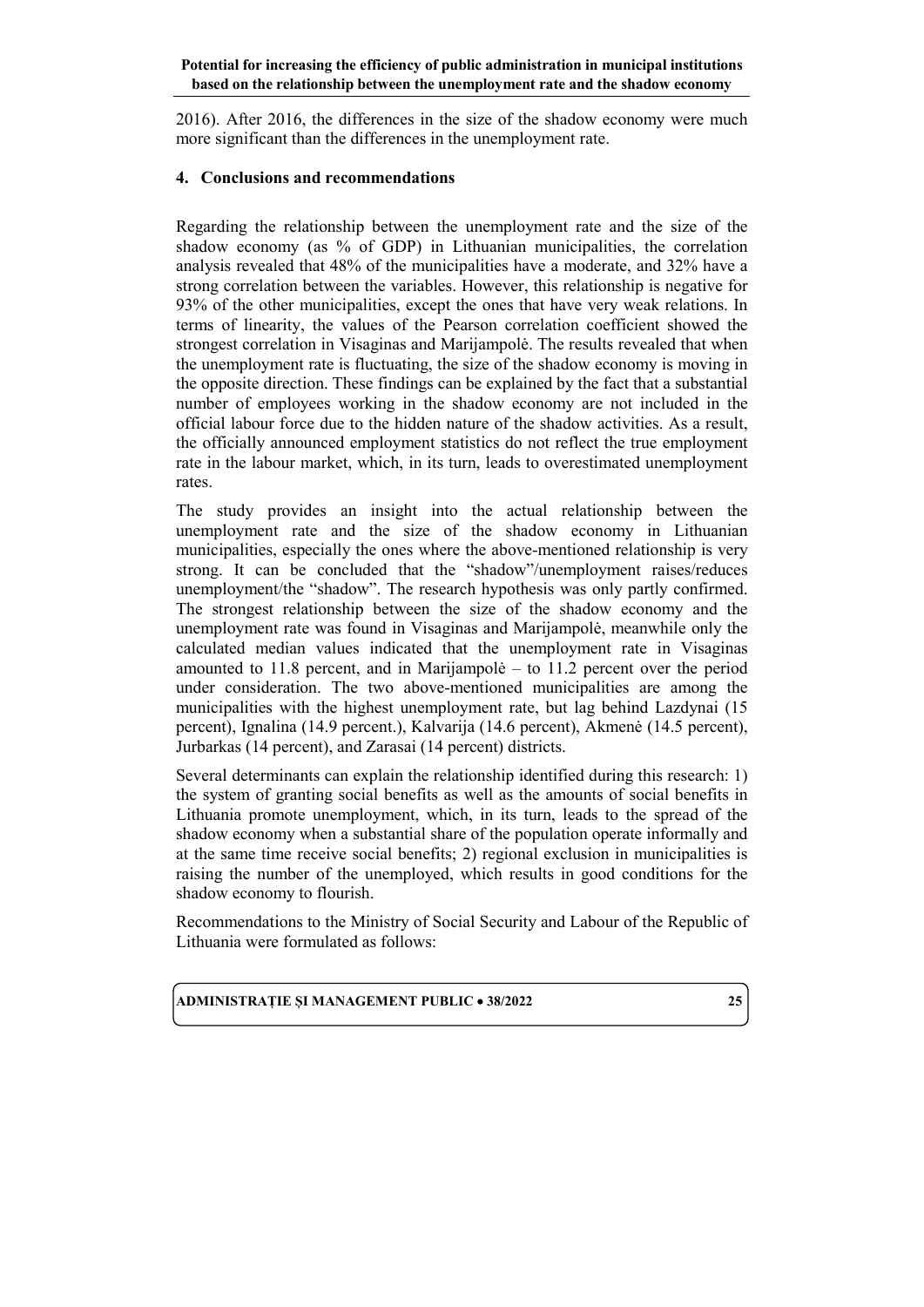- To improve cooperation between the Employment Service and municipalities with a view to identifying whether a person registered with the Employment Service has applied to a municipality for social support. This would allow to identify persons who apply to the Employment Service only to be granted the CHI (hereinafter referred to as Compulsory Health Insurance).
- To improve inter-institutional cooperation between the State Labour Inspectorate, the Employment Service and the State Tax Inspectorate to establish the principles for exchange of the data on the activities of the labour force assigned to risk groups.
- To review the functions of the Employment Service so that they are based on real help in the areas of providing a job for jobseekers, organizing in-service training/retraining/professional qualification courses rather than providing social assistance.
- To conduct more in-depth and systematic studies to identify personal causes of long-term unemployment and to ensure more intensive work of social workers with persons at social risk and the ones possessing the status of a long-term unemployed.
- To raise wages for unskilled workers in regions and reduce the amounts of social benefits, i.e. to widen the gap between wages and social benefits.
- To reduce workplace taxes, especially in regions with the highest unemployment rates; to reduce taxes for employers and promote subsidy payments in the case of long-term employment contracts (this could prevent paying 'envelope wages'); to reduce taxes for the self-employed who operate in the market under a business certificate or an individual activity certificate. In many cases, the self-employed operate by engaging other persons who are not documented.
- To reduce the duration of the status of an unemployed with the Employment Service.
- To reduce the amount of social benefits paid for the long-term unemployed.
- To intensify the control of job search in the Employment Service; to encourage more employers to use the Employment Service since there is currently a tendency to announce only unattractive job vacancies; with consideration of regional needs, to reduce the requirements for the unemployed to participate in the active labour market programs.
- To organize training for the long-term unemployed to help them establish themselves in the labour market; if a long-term unemployed declines a few job offers, his/her status of an unemployed with the Employment Service should be cancelled, and payment of benefits/compensations should be stopped.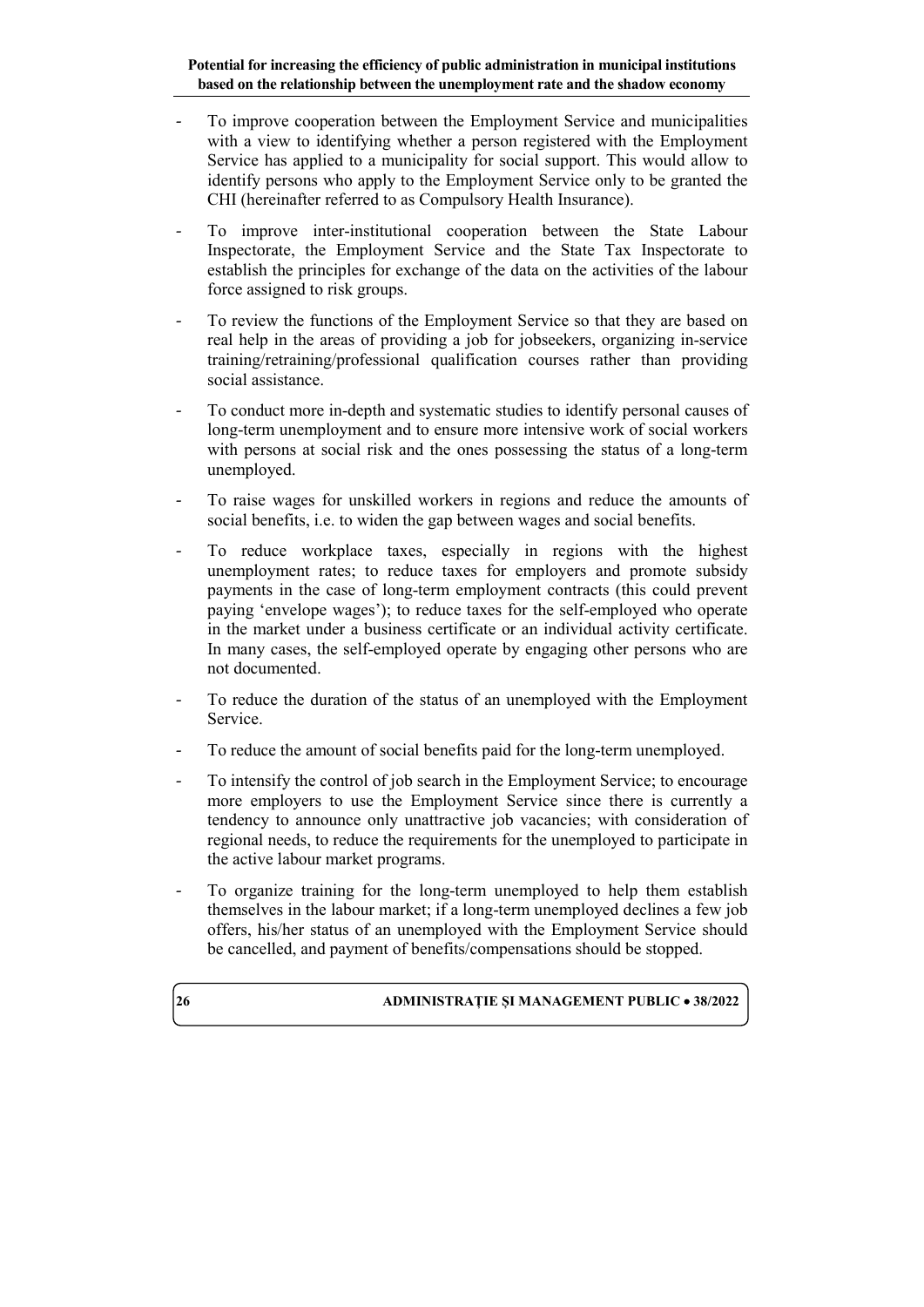- In the case of commencement of a business under a business certificate or an individual activity certificate, to allow payment only of CHI and exemption from other taxes at least for the first year from the commencement of a new activity.
- To review the benefit-granting procedure and the amounts of the benefits; the benefits should not be granted to young, healthy, able-bodied people; those who receive social benefits should be required to perform community service; the amounts of the benefits should be differentiated according to the number of the community service hours; the higher is the number of the community service hours, the higher benefit a person should be entitled to; the maximum limit of the benefit would promote the need to find a paid employment job.
- To decouple state-granted health insurance from registration with the Employment Service since in the current situation many individuals seek registration with the Employment Service only to avoid paying the CHI.
- To address the transport problems by organising transportation of the former unemployed to work or reimbursing commuter costs.
- To profile the unemployed in order to identify the ones who are not ready for the labour market; this would allow to increase the effectiveness of the employment support measures granted to the unemployed seeking to return to the labour market.

**Conflict of interest:** there is no conflict of interest

#### **Acknowledgment**

Funding This work was supported by Lithuanian Research Council under Grant [S-GEV20-3].

#### **References**

- Alexandru (Davidescu), A. A. (2012). *The relationship between shadow economy and unemployment rate. An ARDL causality analysis for the case of Romania.* Retrieved from: [https://ec.europa.eu/eurostat/cros/system/files/NTTS2013full Paper\\_239.pdf.](https://ec.europa.eu/eurostat/cros/system/files/NTTS2013full%20Paper_239.pdf)  (Accessed on 21 March, 2021)
- Alexandru, A. A., Dobre, I. & Ghinararu, C. C. (2010). *Revisiting the relationship between unemployment rate and the size of the shadow economy for United States using Johansen approach for cointegration*. [Proceedings of the 11th WSEAS international](https://dl.acm.org/doi/proceedings/10.5555/1863363)  [conference on mathematics and computers in business and economics and 11th](https://dl.acm.org/doi/proceedings/10.5555/1863363)  [WSEAS international conference on Biology and chemistry,](https://dl.acm.org/doi/proceedings/10.5555/1863363) pp. 199-204.
- Androniceanu, A., Georgescu, I. (2022). E-participation in Europe: a comparative perspective. *Public Administration Issues*, 5, Special Issue I, 7-29. Doi: 10.17323/1999-5431-2022-0-5-7-29.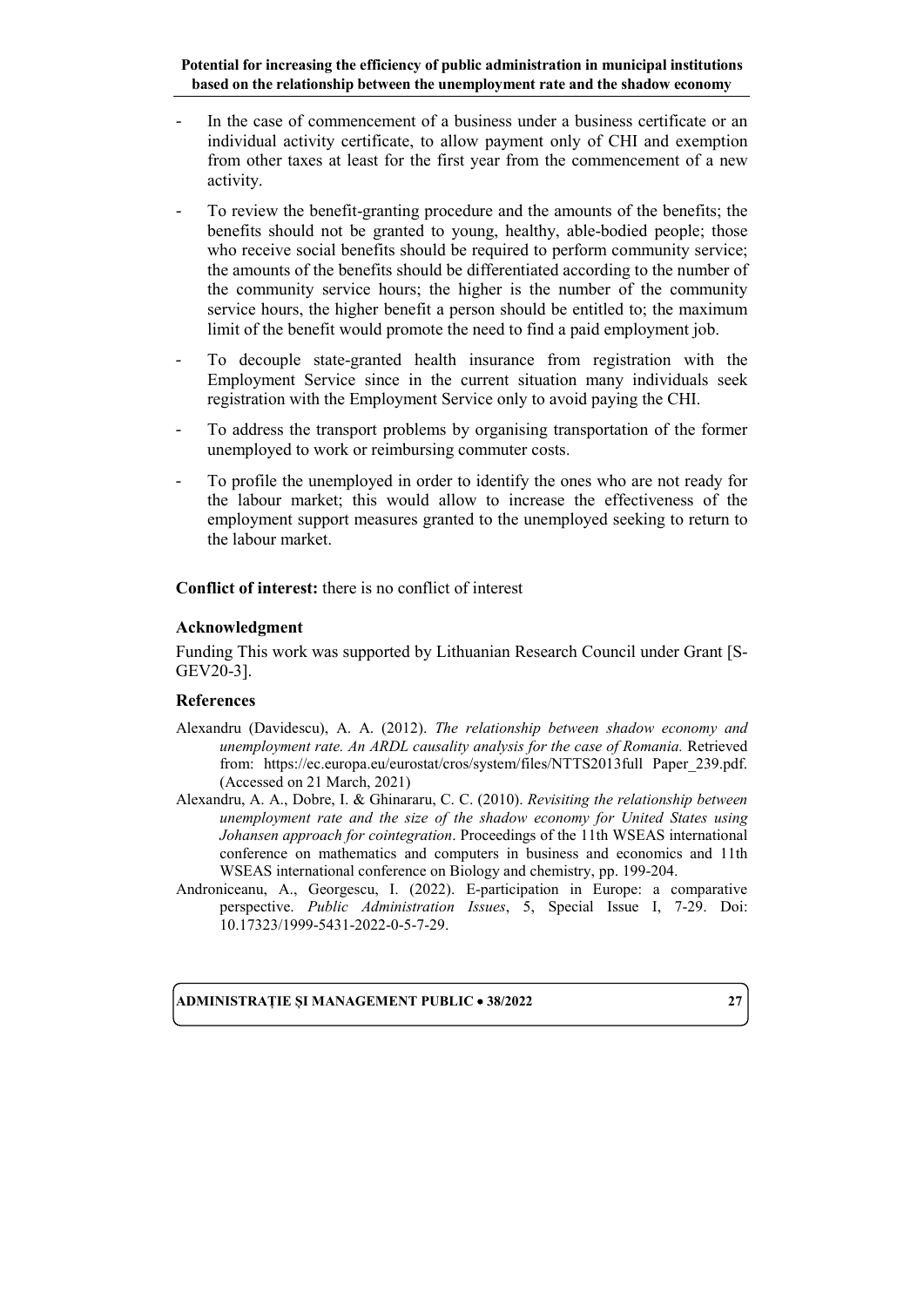- Androniceanu, A., Georgescu, I., & Kinnunen, J. (2022). Public administration digitalization and corruption in the EU member states. A comparative and correlative research analysis. *Transylvanian Review of Administrative Sciences*, No. 65 E, February, 5-22.
- Androniceanu, A., Marton, D.- M., (2021). The psychosocial impact of the Romanian government measures on the population during the COVID-19 pandemic. *Central European Public Administration Review*, *19*(1), 7-32. [https://doi.org/10.17573/](https://doi.org/10.17573/%0bcepar.2021.1.05) [cepar.2021.1.05](https://doi.org/10.17573/%0bcepar.2021.1.05)
- Arsic, M., Arandarenko, M., Radulovic, B., Randelovic, S. & Jankovic, I. (2015). Causes of the shadow economy. *Contributions to Economics*, 212, 21-46. doi: [10.1007/978-3-](https://www.researchgate.net/deref/http%3A%2F%2Fdx.doi.org%2F10.1007%2F978-3-319-13437-6-4?_sg%5B0%5D=iW9LLh11NQgO_O9yzH0FgHPY0RDagOdkSKltFrV3JVXWe2VT3EYq0mEFf4pIBmb6XI1e-CtS7GyYVa9nlYvuZKgoXw.36dHbNj46WzwUWyEJFn34287mbMXu0Bsn5kl02ozcBJXSUGtL5P0odclTCNdXlVt2LVoKx7a3bXKWNboep0SmQ) [319-13437-6-4](https://www.researchgate.net/deref/http%3A%2F%2Fdx.doi.org%2F10.1007%2F978-3-319-13437-6-4?_sg%5B0%5D=iW9LLh11NQgO_O9yzH0FgHPY0RDagOdkSKltFrV3JVXWe2VT3EYq0mEFf4pIBmb6XI1e-CtS7GyYVa9nlYvuZKgoXw.36dHbNj46WzwUWyEJFn34287mbMXu0Bsn5kl02ozcBJXSUGtL5P0odclTCNdXlVt2LVoKx7a3bXKWNboep0SmQ)
- Axelrad, H., Malul, M., & Luski, I. (2018). Unemployment among younger and older individuals: does conventional data about unemployment tell us the whole story? *Journal for Labour Market Research*, 52(3), 1-12.
- Bajada, C., and Schneider, F. (2009). Unemployment and the shadow economy in the OECD. *Revue Economique*, 60(5), 1033-1067. Retrieved from: [https://www.cairn](https://www.cairn-int.info/focus-E_RECO_605_1033--unemployment-and-the-shadow-economy-in.htm)[int.info/focus-E\\_RECO\\_605\\_1033--unemployment-and-the-shadow-economy](https://www.cairn-int.info/focus-E_RECO_605_1033--unemployment-and-the-shadow-economy-in.htm)[in.htm.](https://www.cairn-int.info/focus-E_RECO_605_1033--unemployment-and-the-shadow-economy-in.htm) (Accessed on 15 May, 2021)
- Barkauskaitė, A. (2014). *Šešėlinės ekonomikos Baltijos šalyse analizė [Analysis of Shadow Economy in the Baltic Countries].* 11-th Prof. Vladas Gronskas Scientific Masters and PhD Students' Conference "Economic Development: Theory and Practice". Retrieved from: [https://www.knf.vu.lt/dokumentai/failai/konferenciju/gronsko2016/](https://www.knf.vu.lt/dokumentai/failai/konferenciju/gronsko2016/%0bVUKHF_Gronsko_leidinys_2014.pdf#page=18) [VUKHF\\_Gronsko\\_leidinys\\_2014.pdf#page=18.](https://www.knf.vu.lt/dokumentai/failai/konferenciju/gronsko2016/%0bVUKHF_Gronsko_leidinys_2014.pdf#page=18) (Accessed on 05 May, 2021)
- Bayar, Y., Remeikiene, R., Androniceanu, A., Gaspareniene, L., & Jucevicius, R. (2020). The shadow economy, human development and foreign direct investment inflows. *Journal of Competitiveness*, 12(1), 5–21. doi:<https://doi.org/10.7441/joc.2020.01.01>
- Bental, B., Ben-Zion, U., & Wenig, A. (2012). Macroeconomic policy and the shadow economy. In W. Gaertner, A. Wenig, *The Economics of the Shadow Economy* (eds.), 179-193.
- Bouvet, F. (2010). EMU and the dynamics of regional per capita income inequality in Europe. *The Journal of Economic Inequality*, 8(3), 323-344.
- Chen, W., Feng, D., & Chu, X. (2015). Study of poverty alleviation effects for Chinese fourteen contiguous destitute areas based on entropy method. *International Journal of Economics and Finance*, *7*(4), 89-98.
- Ciobanu A., Androniceanu, A. (2018). Integrated human resources activities the solution for performance improvement in Romanian public sector institutions. Management Research and Practice, 10(3), September 60-79.
- Czyż, T., and Hauke, J. (2015). Entropy in regional analysis. *Quaestiones Geographicae*, 34 (4), 69-78.
- Dell'Anno, R., & Solomon, O. H. (2008). Shadow economy and unemployment rate in U.S.A. Is there a structural relationship? An empirical analysis. *Applied Economics*, 40 (19), 2537-2555.
- Deng, X., Liu, Y., & Xiong, Y. (2020). Analysis on the Development of Digital Economy in Guangdong Province Based on Improved Entropy Method and Multivariate Statistical Analysis. *Entropy*, *22*(12), 1441.
- Dobre, I., and Alexandru, A. A. (2009). The impact of unemployment rate on the dimension of shadow economy in Spain: a structural equation approach. *European Research Studies*, XII (4), 179-197.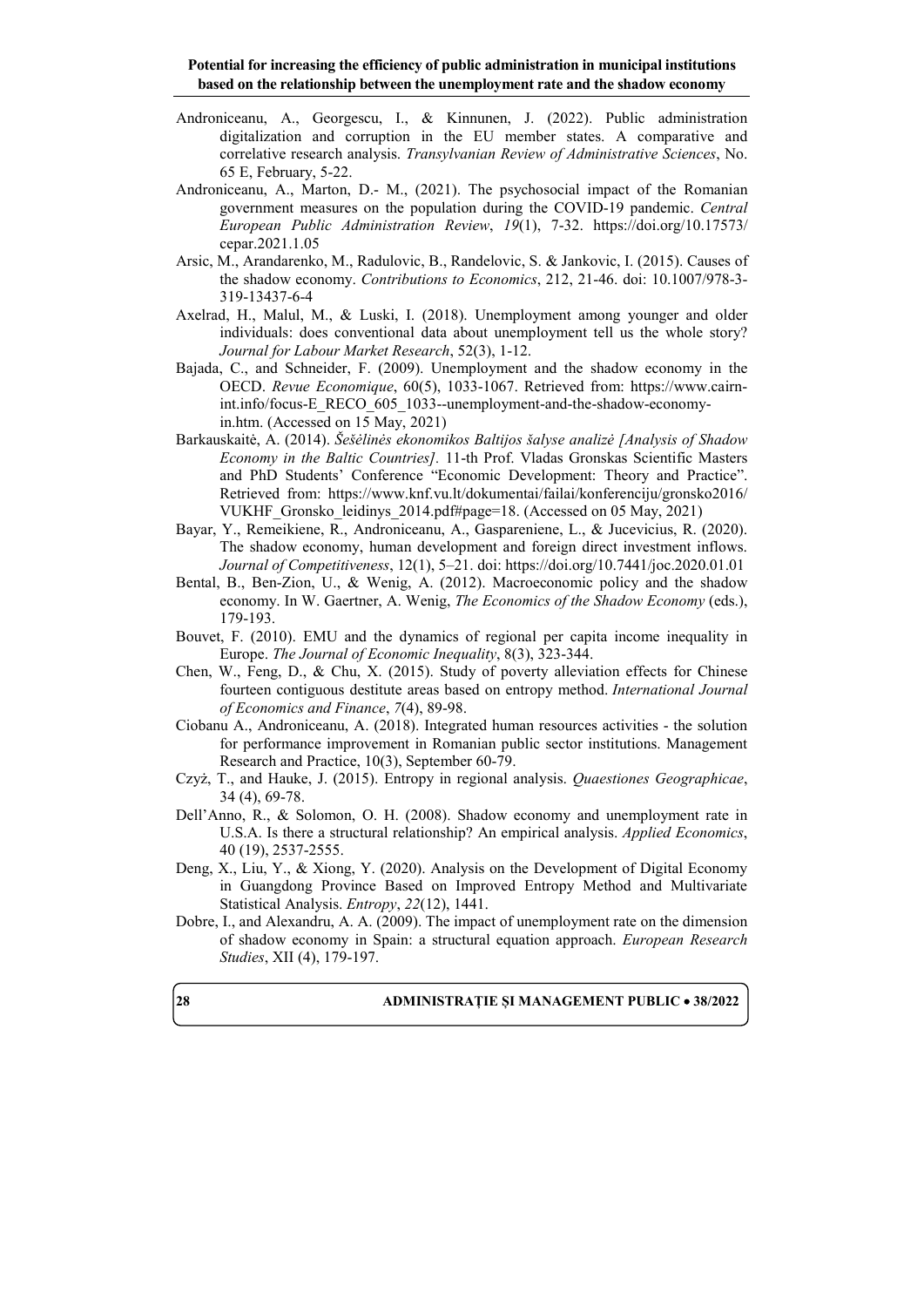- Downarowicz, T., and Frej, P. (2001). Entropy. *Institute of Mathematics, Wroclaw University of Technology, Wroclaw, Poland*, 24(3), 31-43.
- Dutta, D., and Majumder, S. K. (2015). Optimum Taxation Policy Using Maximum-Entropy Method. *International Information and Engineering Technology Association*, 36(1), 32-46.
- Edgcomb, E., and Thetford, T. (2004). *The informal economy: making it in rural America*. Retrieved from: [https://www.aspeninstitute.org/publications/informal-economy](https://www.aspeninstitute.org/publications/informal-economy-making-it-rural-america/)[making-it-rural-america/](https://www.aspeninstitute.org/publications/informal-economy-making-it-rural-america/) (Accessed on 02 April, 2021).
- Enste, D. H. (2003). Shadow economy and institutional change in transition countries. The informal economy in the EU accession countries: size, scope, trends and challenges to the process of EU enlargement. *Centre for the Study of Democracy*, Sofia, 81-113.
- Enste, D. H. (2018). *The shadow economy industrial countries.* Retrieved from: [https://wol.iza.org/uploads/articles/457/pdfs/shadow-economy-in-industrial](https://wol.iza.org/uploads/articles/457/pdfs/shadow-economy-in-industrial-countries.pdf)[countries.pdf](https://wol.iza.org/uploads/articles/457/pdfs/shadow-economy-in-industrial-countries.pdf) (Accessed on 02 April, 2020).
- Gasparėnienė, L., Remeikienė, R., & Heikkila, M. (2016). Evaluation of the impact of shadow economy determinants: Ukrainian case. *Intellectual Economics*, 10 (2), 108-113. doi:<https://doi.org/10.1016/j.intele.2017.03.003>
- Giles, D. E. A., and Tedds, L. M. (2002). *Taxes and the Canadian underground economy*. Canadian Tax Paper No. 106. Toronto/Ontario: Canadian Tax Foundation.
- Haseeb, M., Hussai, H. I., Kot, S., [Androniceanu, A.](http://apps.webofknowledge.com.am.e-nformation.ro/OneClickSearch.do?product=WOS&search_mode=OneClickSearch&excludeEventConfig=ExcludeIfFromFullRecPage&colName=WOS&SID=D4QRmbEtd7X5C2KoxMQ&field=AU&value=Androniceanu,%20A) & Jermsittiparsert, K. (2019). Role of social and technological challenges in achieving a sustainable competitive advantage and sustainable business performance. *Sustainability*, 11(14), Article Number: 3811
- Hubert, M., and Debruyne, M. (2010). Minimum covariance determinant. *Wiley Interdiscip. Reviews: Computational Stat*. 2, 36-43.
- Kolm, A. S., and Larsen, B. (2003). *Wages, unemployment, and the underground economy*. Retrieved from: [https://www.ifo.de/DocDL/cesifo1\\_wp1086.pdf](https://www.ifo.de/DocDL/cesifo1_wp1086.pdf) (Accessed on 02 March, 2020).
- Liang, X., Si, D., & Zhang, X. (2017). Regional sustainable development analysis based on information entropy - Sichuan Province as an example. *International journal of environmental research and public health*, 14(10), 1219.
- Lithuanian Free Market Institute. (2016). *Lietuvos šešėlinė ekonomika [Lithuanian Shadow Economy].* Retrieved from: [https://www.llri.lt/wp-content/uploads/2016/01/](https://www.llri.lt/wp-content/uploads/2016/01/%0bSeseline-ekonomika-2013.pdf) [Seseline-ekonomika-2013.pdf](https://www.llri.lt/wp-content/uploads/2016/01/%0bSeseline-ekonomika-2013.pdf) (Accessed on 12, March, 2021).
- Mauleon, I., and Sarda, J. (2016). Unemployment and the shadow economy. *Applied Economics*, 49(37), 3729-3740. doi: [https://doi.org/10.1080/00036846.2016.](https://doi.org/10.1080/00036846.2016.%0b1267844) [1267844](https://doi.org/10.1080/00036846.2016.%0b1267844)
- Mussard, S., Terraza, M., & Seyte, F. (2003). [Decomposition of Gini and the generalized](https://ideas.repec.org/a/ebl/ecbull/eb-03d30001.html)  [entropy inequality measures.](https://ideas.repec.org/a/ebl/ecbull/eb-03d30001.html) *[Economics Bulletin](https://ideas.repec.org/s/ebl/ecbull.html)*, 4(3), 1-5.
- Reimer, B. (2000). *The informal economy in rural Canada*. Retrieved from: [https://www.researchgate.net/publication/228539278\\_The\\_Informal\\_Economy\\_in\\_](https://www.researchgate.net/publication/228539278_The_Informal_Economy_in_Rural_Canada) Rural Canada (Accessed on 10 March, 2021).
- Rousseeuw, P. and Van Driessen, K. (1999). A Fast Algorithm for the Minimum Covariance Determinant Estimator. Technometrics, 41 (3), 212-223. [https://doi.org/10.1080/](https://doi.org/10.1080/%0b00401706.1999.10485670) [00401706.1999.10485670](https://doi.org/10.1080/%0b00401706.1999.10485670)
- Sahnoun, M., and Abdennadher, C. (2019). The nexus between unemployment rate and shadow economy: a comparative analysis of developed and developing countries using a simultaneous-equation model. *Economics*, 30, 1-27. Retrieved from: